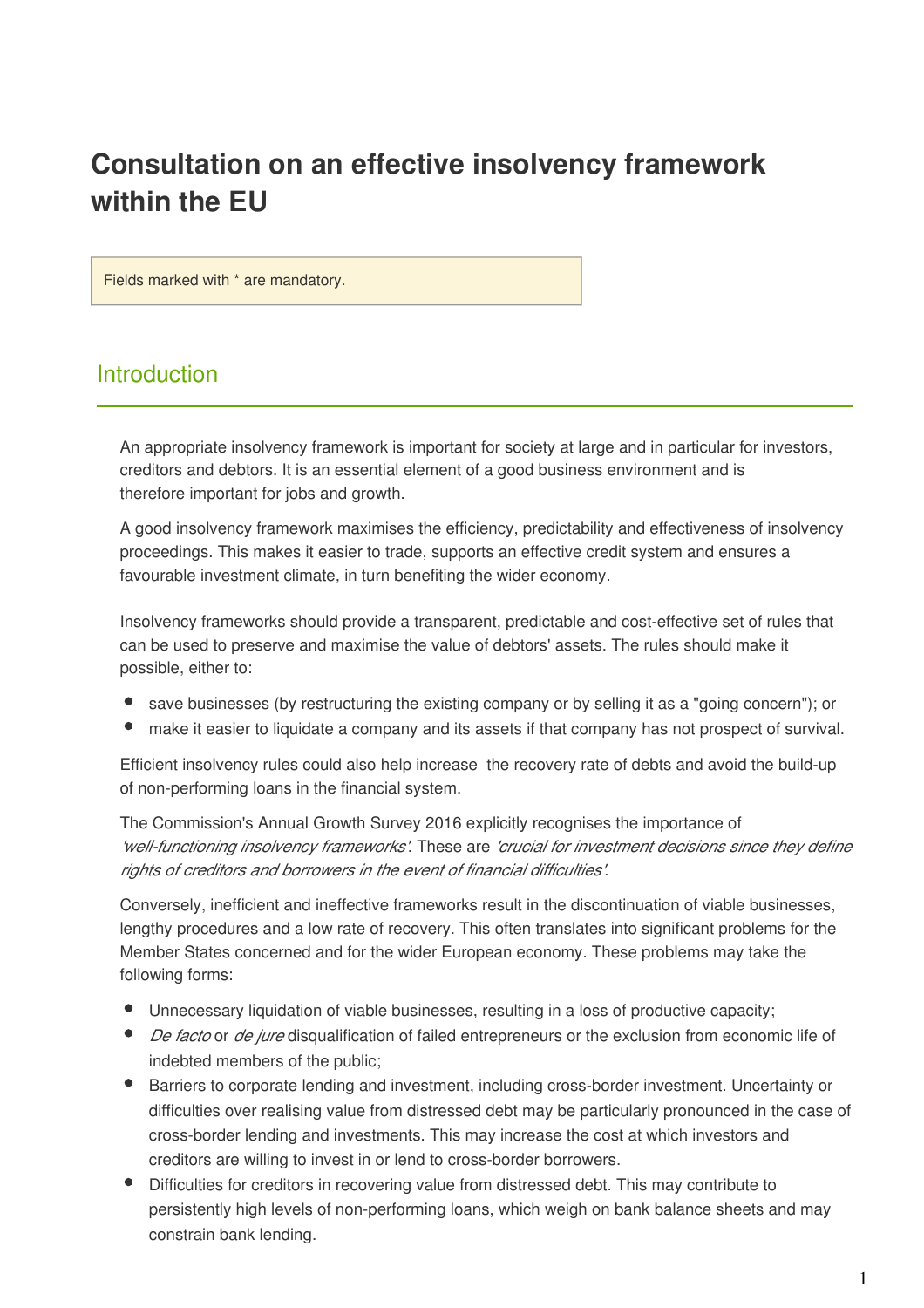In the public consultation on a Capital Markets Union, insolvency laws were singled out as one of the key barriers preventing the integration of capital markets in the EU. Consultation respondents broadly agreed that both the inefficiency and divergence of insolvency laws make it harder for investors to assess credit risk, particularly in cross-border investments. Convergence of insolvency and restructuring proceedings would facilitate greater legal certainty for cross-border investors and encourage the timely restructuring of viable companies in financial distress [1].

# Focus on restructuring and a second chance:

A clear and effective approach to debt restructuring can benefit both the borrowing and lending sides of the market. Businesses that are in temporary distress should be able to restructure and be saved if their business is viable. Member States' legal frameworks have a crucial role in creating the conditions for successful restructuring, whether within or outside formal insolvency proceedings.

To encourage entrepreneurial activity, entrepreneurs and managers of companies should not be stigmatised when honest business endeavours fail. Individuals should not be deterred from entrepreneurial activity or denied the opportunity for a 'second chance'. Similarly, managers of companies may benefit from clear rules on their disqualification over insolvency-related misconduct.

For consumers (i.e. individuals with debts of a non-professional nature), a possible second chance might give them the incentive to start consuming again and take up gainful employment without the stigma of insolvency burdening them for years on end.

This means that for individual debtors, whether entrepreneurs or consumers, the rules on how to discharge the remaining debt following bankruptcy are important. Any rules providing for debt discharge need to be carefully designed to prevent abuse and incentivise careful management of business debt from the outset.

As a result, in the Capital Markets Union Action Plan, the Commission announced its intention to propose a legislative initiative on business insolvency, including early restructuring and second chance. The legislative initiative seeks to address the most important barriers to the free flow of capital, building on national sets of rules that work well.

The Commission Communication 'Upgrading the Single Market: more opportunities for people and business' states that the effects of a potential bankruptcy deter individuals from entrepreneurial activity. The prospect of a fresh start for bankrupt entrepreneurs encourages would-be entrepreneurs to start and scale-up new business activities. This creates a more beneficial environment for innovation.

# Helping creditors (banks) to recover value in the event of insolvency

The Five Presidents' Report on 'Completing Europe's Economic and Monetary Union' identified insolvency laws as a key component of Financial Union. An effective insolvency framework should also contribute to the efficient management of defaulting loans and reduce the accumulation of non-performing loans on banks' balance sheets.

This position on insolvency reform was set out in the Commission Communication 'Towards the Completion of the Banking Uniori of 24 November 2015. Efficient insolvency frameworks would increase recovery rates and improve pricing of non-performing loans in the interest of developing a secondary market. Such loans would not then remain on banks' balance sheets for protracted periods of time, debts could be at least partially recovered and debtors could have a fresh start.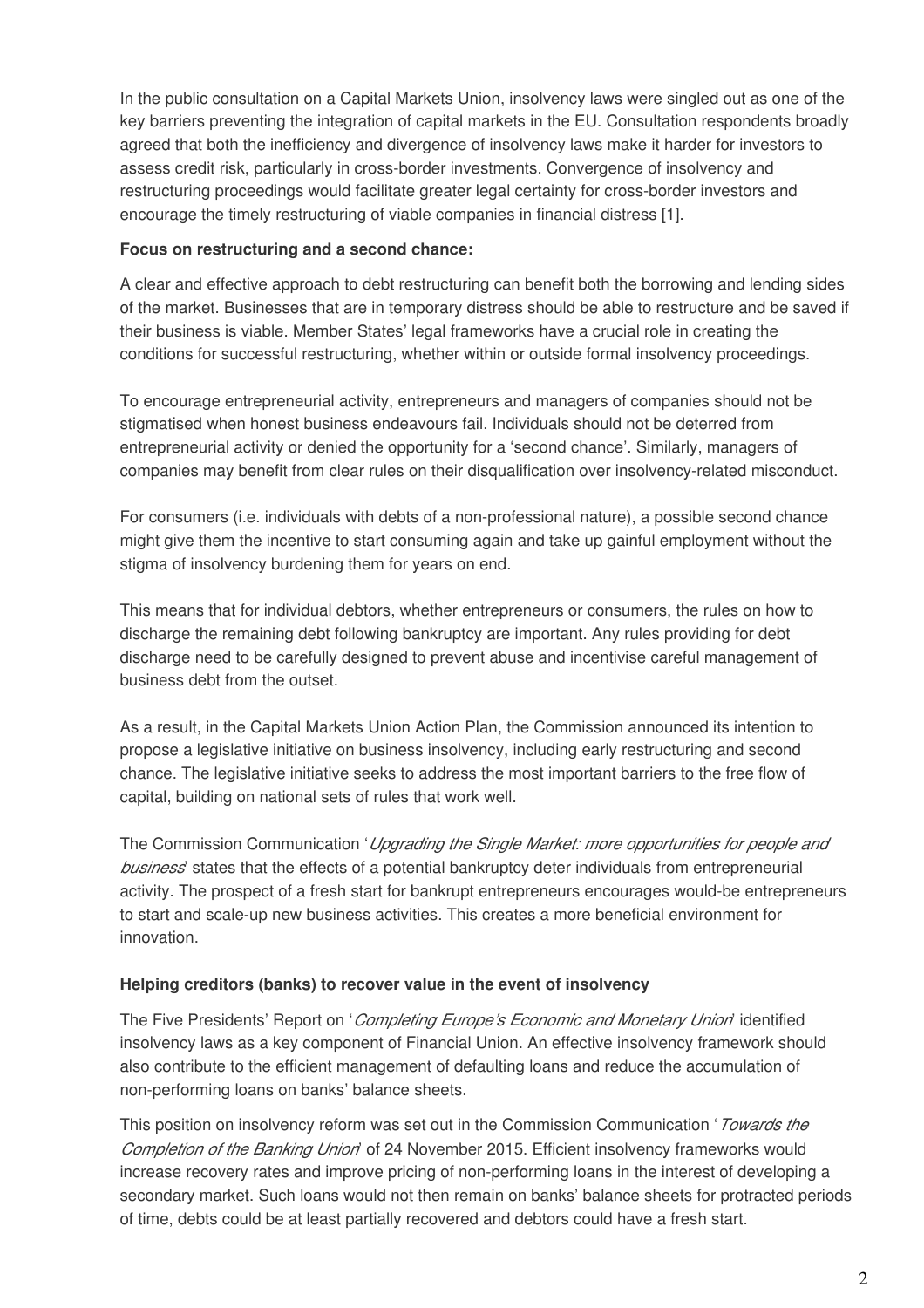The Commission has examined national insolvency regimes as part of the European Semester, the EU's economic governance framework. Lengthy, inefficient and costly insolvency proceedings in some Member States were found to be a contributing factor to insufficient post-crisis debt deleveraging in the private sector and exacerbating debt overhang.

# Objectives of this consultation

This consultation asks about the key insolvency barriers. It focuses in particular on gathering views on:

- $\bullet$ the efficient organisation of debt restructuring procedures;
- the rationale and the process for debt discharge for entrepreneurs (and its possible extension to consumers).

Beyond these two policy areas, the consultation also invites views on selected aspects of efficient and effective insolvency frameworks which may have particular importance for the Internal Market or the integration of capital markets. Such frameworks should help to maximise the value received by creditors, shareholders and other stakeholders.

The responses will be used to identify which aspects should form part of a legislative initiative [2] and other possible complementary action in this field. The responses will be taken into account alongside the results of an external economic study carried out on behalf of the Commission as well as other evidence and analysis. The results of the consultation are without prejudice to any potential future Commission proposal.

This consultation is run via the 'EU-Survey' online tool, which makes it easier to collect answers from the widest possible range of respondents. In addition to choosing from the pre-defined answers, respondents are encouraged to explain their views or add additional information or explanations in the free text boxes provided. Respondents can add additional information at the end of the consultation and/or can do so by clicking on the 'other' options and the boxes that follow. Alternatively, separate contributions can be sent to the dedicated mailbox.

[1] An Inception Impact Assessment which contains a detailed description of the problems found in this area, as well as the policy objectives and options for action is available on http://ec.europa.eu/smart-regulation/roadmaps/docs/2016\_just\_025\_insolvency\_en.pdf. [2] The Commission Work Programme for 2016 announced a legislative initiative framing a new approach to business failure and insolvency.

# I. Information about you

This consultation is addressed to the broadest public possible, as it is important to get views and input from all interested parties and stakeholders.

# $\star$  1. Please indicate your role for the purpose of this consultation

- **Private individual**
- Self-employed person
- Company
- Bank, credit institution, investment fund, financial institution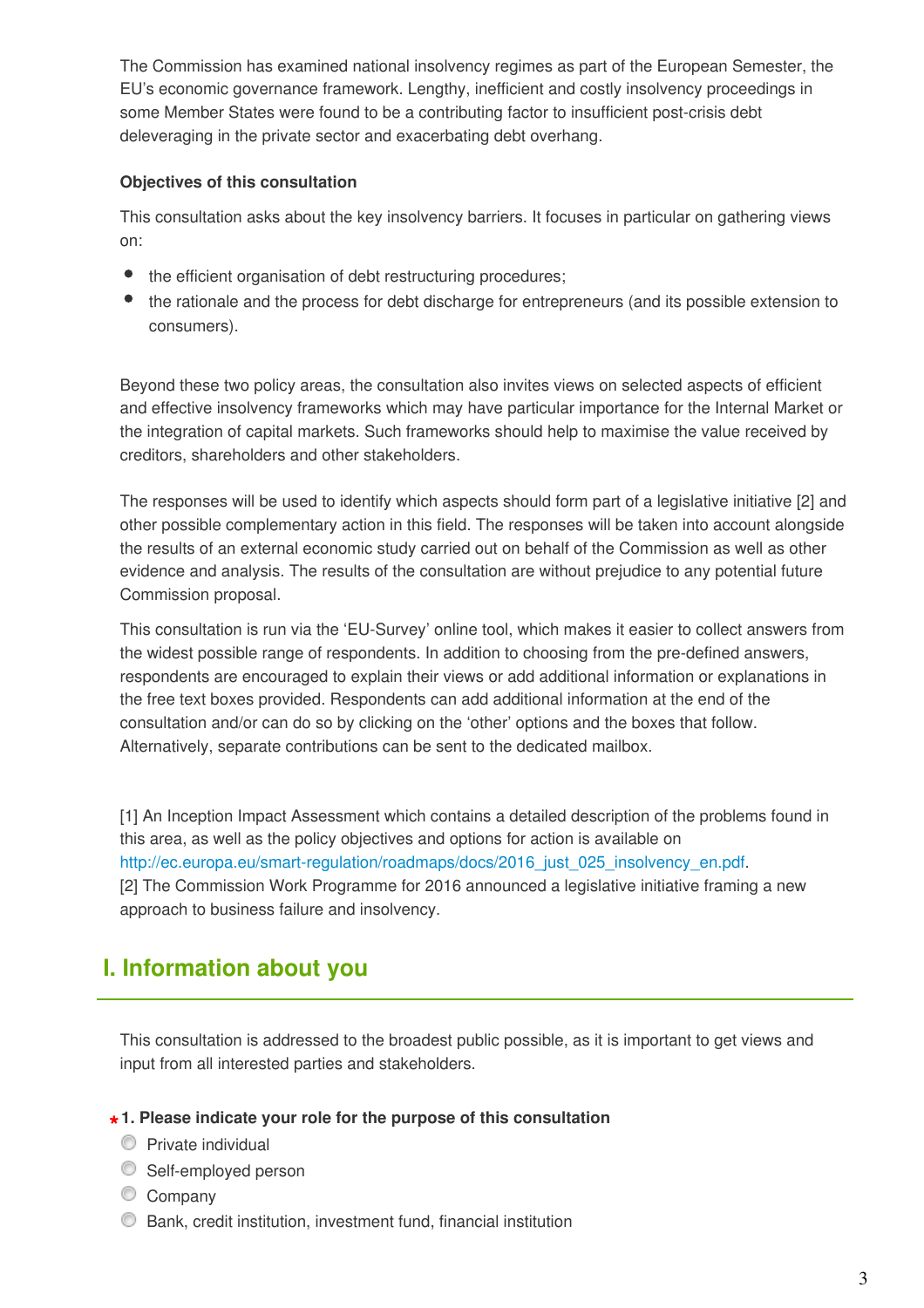- **Judge**
- **Insolvency practitioner**
- $\bullet$  Other legal practitioner
- Business adviser or business support organisation
- **Public authority**
- C Academic
- **O** Think tank
- **X** Other

# $\star$  Please indicate the size of your company:

- $\circledcirc$  large (more than 250 employees)
- medium (51-250 employees)
- small (11-50 employees)
- $\bullet$  micro (0-10 employees)

# $\star$  Please specify (bailiff, lawyer, notary or other)

Other.

# $\star$  Please specify

The Bar Council represents over 15,000 barristers in England and Wales. It promotes the Bar's high quality specialist advocacy and advisory services; fair access to justice for all; the highest standards of ethics, equality and diversity across the profession; and the development of business opportunities for barristers at home and abroad.

#### Name of your organisation (if applicable)

General Council of the Bar of England and Wales ("Bar Council").

The Bar Council is the Approved Regulator for the Bar of England and Wales. It discharges its regulatory functions through the independent Bar Standards Board.

## 2. Is your organisation included in the Transparency Register?

(If your organisation is not registered, you can register here. You do not have to be registered to reply to this consultation.)

Yes x

<sup>O</sup>No

#### If you are registered, please indicate your register ID Number:

39850528734-23

 $\star$  3. Have you had practical experience with insolvency proceedings?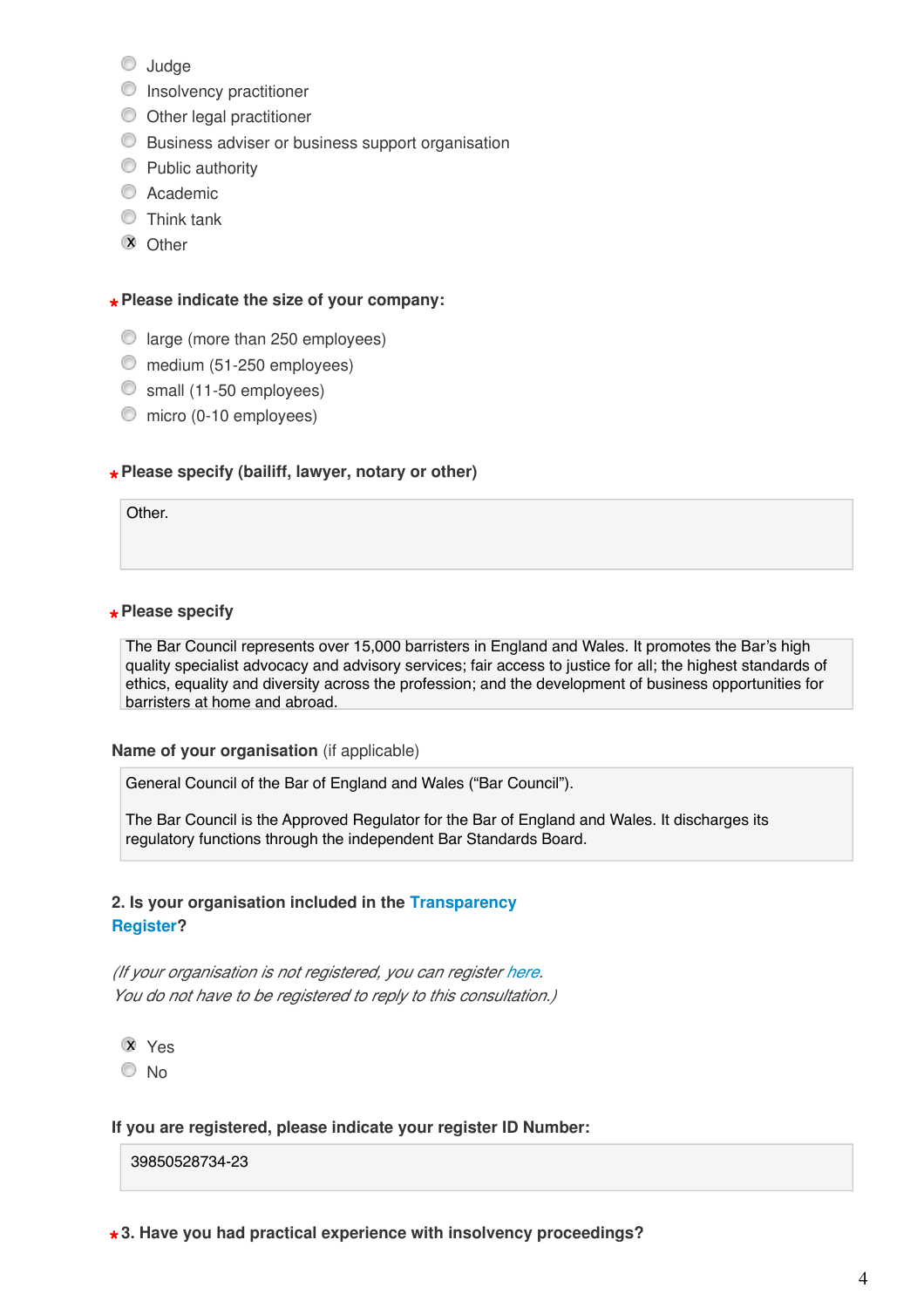# Yes x

 $\odot$  No

# <sub>\*</sub> In what capacity?

- Αs a creditor
- Αs an employee in the context of an insolvency proceeding of my employer
- Αs an owner or director of an insolvent business
- Αs an over-indebted private individual or consumer
- Αs a judge
- Αs an insolvency practitioner
- **X** As another kind of legal practitioner
- Αs a business adviser or business support organisation
- O Other

# $\star$  Please specify

As barristers.

# $\star$  4. Please indicate the country where you are located:

- C Austria
- **Belgium**
- **Bulgaria**
- Cyprus
- Czech Republic
- **Germany**
- **C** Denmark
- **Estonia**
- C Greece
- Spain
- **Einland**
- C France
- **EXT** Hungary
- Croatia
- **O** Ireland
- $\circ$  Italy
- **C** Lithuania
- **C** Luxembourg
- **C** Latvia
- **Malta**
- **Netherlands**
- C Poland
- **Portugal**
- C Romania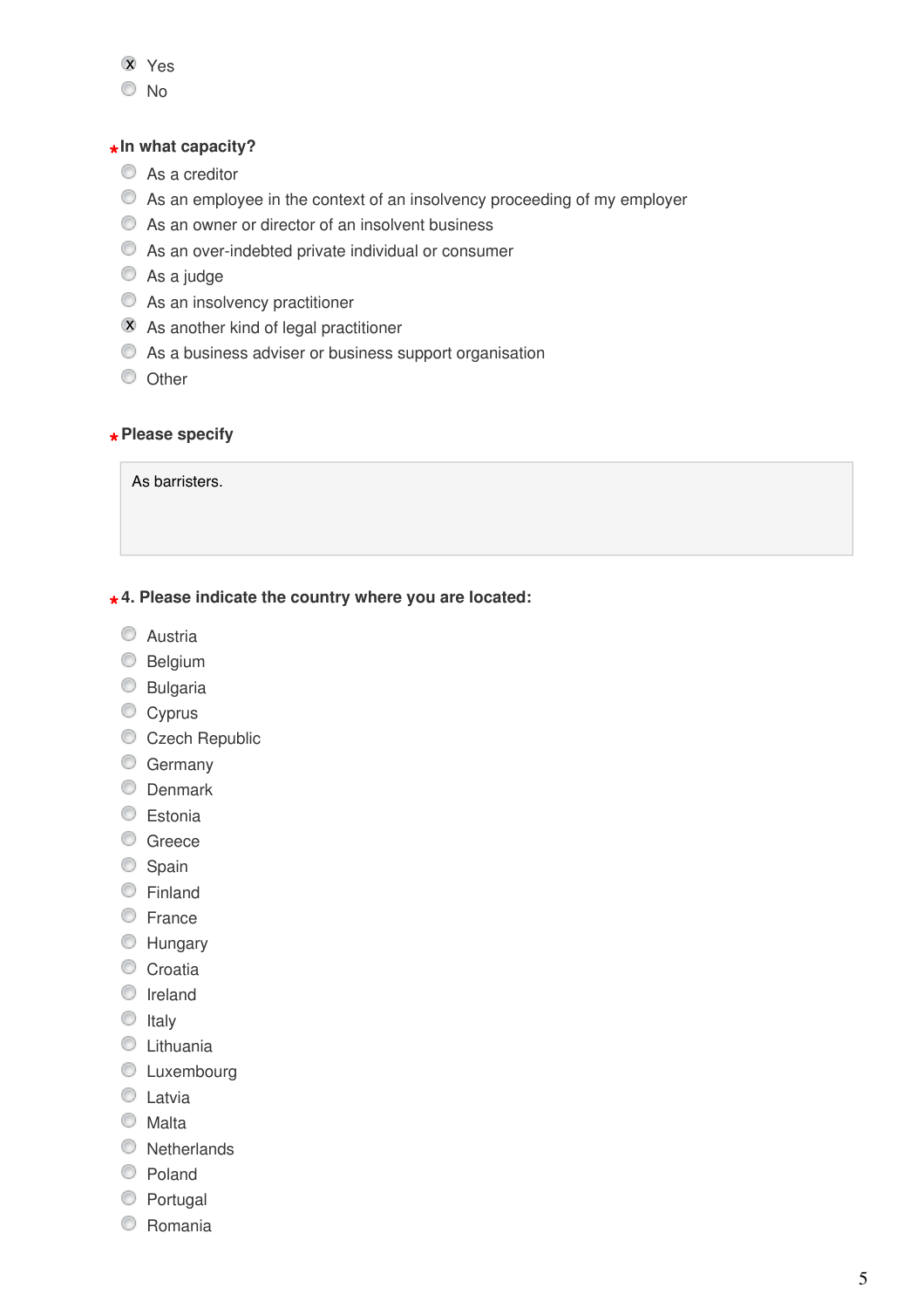- C Sweden
- Slovenia
- Slovak Republic
- **X** United Kingdom
- $\bullet$  Non-EU country

# $\star$  Please specify

# 5. Please provide your contact information:

# $\star$  First name

Evanna

# \*Last name

Fruithof (Bar Council of England and Wales, Brussels Representative)

\*Postal address (if you are replying on behalf of an organisation, please provide your professional \* postal address)

London Head office: The Bar Council of England and Wales, 289-293 High Holborn, London WC1V 7HZ

Brussels office: Avenue de Nerviens 85, B-1040

\* E-mail address (if you are replying on behalf of an organisation, please provide your professional<br>same il address) e-mail address)

Evanna fruithof@barcouncil.be

\* 6. Please indicate your preference over the publication of your response on the Commission's website:

- $\bar{x}$  Under the name given: I consent to publication of all information in my contribution and I declare that none of it is subject to copyright restrictions that prevent publication.
- Anonymously: I consent to the publication of all information in my contribution, except my name/the name of my organisation and I declare that none of it is under copyright restrictions that prevent publication.
- Please keep my contribution confidential (it will not be published, but will be used internally within the Commission)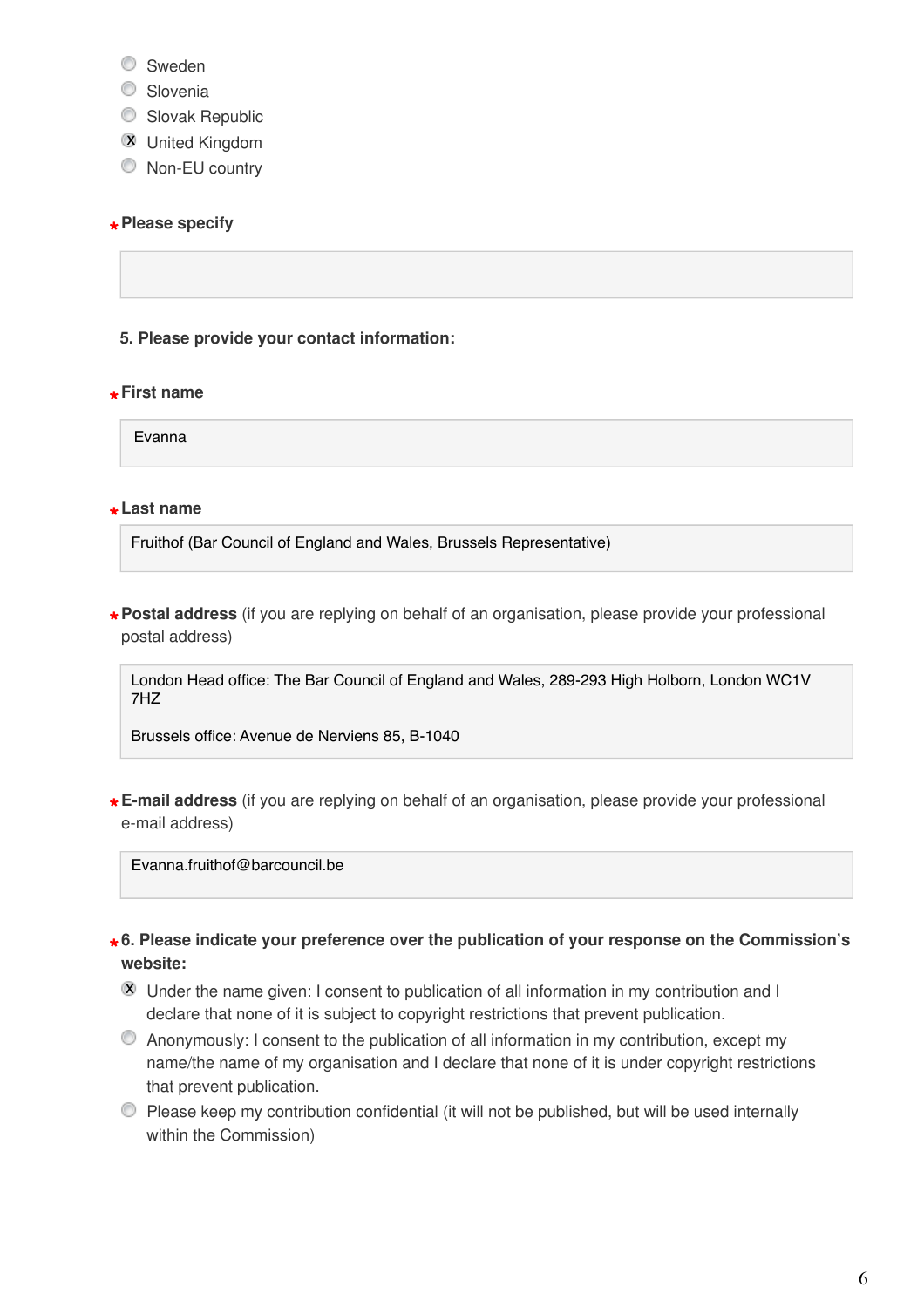Please note that regardless of the option chosen, your contribution may be subject to a request for access to documents under Regulation 1049/2001 on public access to European Parliament, Council and Commission documents. In this case, the request will be assessed against the conditions set out in the Regulation and in accordance with applicable data protection rules.

# II. Questions

In general, an insolvency framework should ensure that viable businesses can be restructured and continue operating, while non-viable ones can be quickly liquidated. Over indebted individuals should also have access to insolvency proceedings and discharge provisions subject to certain conditions. Member States have in place different systems, some of which comply at least partially with these requirements and some of which do not. These differences may have an impact on the functioning of the internal market.

# 1. Scope

1.1. Which measures should be taken to achieve an appropriate insolvency framework within the EU? (choose all that apply)

- $\Box$  a) Preventive measures to enable the restructuring of viable businesses
- $\Box$  b) Measures to increase the recovery rates of debts in insolvency
- $\Box$  c) Measures to ensure the discharge of debts for entrepreneurs (individuals)
- $\Box$  d) Measures to ensure the discharge of debts for consumers
- $\Box$  e) Measures governing employees' rights in insolvency
- $\Box$  f) Measures ensuring the enforcement of debts
- $\Box$  g) Other measures
- **x** h) No opinion

# Please explain

Measures of the kinds identified in (a) to (g) above may all, in principle, be appropriate. Their actual appropriateness will depend on the detail (including content and effect) of any such measures as may be proposed.

# 1.2. To what extent do the existing differences between the laws of the Member States in the areas mentioned below affect the functioning of the Internal Market?

(For example, differences affect the Internal Market when creditors or investors and debtors are located in different Member States and this has an impact on the recovery of debts, the legal certainty of transactions, the quantification of risks etc.)

|--|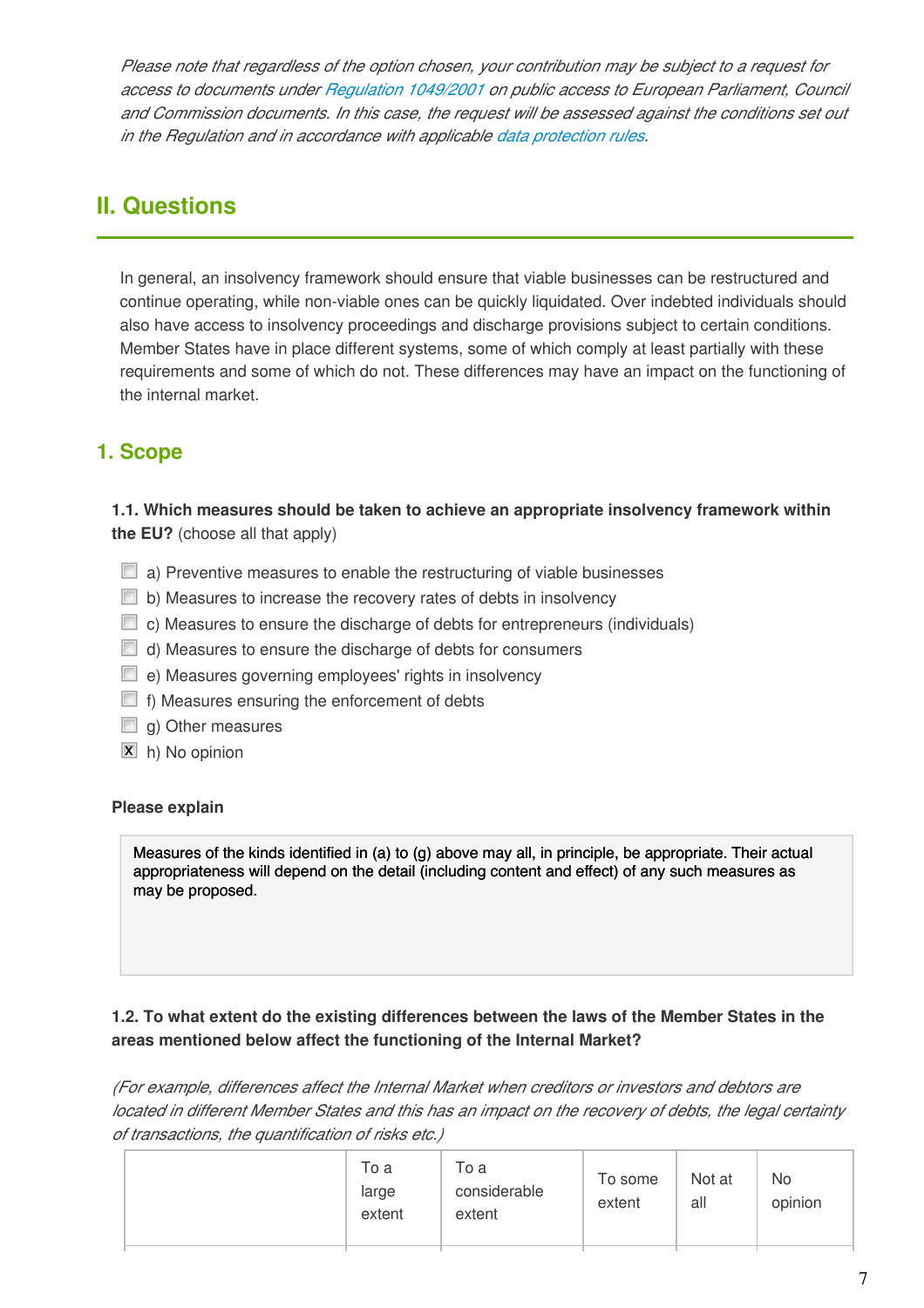| a) Preventive measures to<br>enable the restructuring of<br>viable businesses               |  |  | $\bar{\mathbf{x}}$ |
|---------------------------------------------------------------------------------------------|--|--|--------------------|
| b) Measures to<br>increase the recovery rates<br>of debts in insolvency                     |  |  | $\circledR$        |
| c) Measures aimed to<br>ensure the discharge of<br>debts for entrepreneurs<br>(individuals) |  |  | $\infty$           |
| d) Measures to ensure the<br>discharge of debts for<br>consumers                            |  |  | $\circledcirc$     |
| e) Measures governing<br>employees' rights in<br>insolvency                                 |  |  | $\circledast$      |
| f) Measures ensuring the<br>enforcement of debts                                            |  |  | $\circledast$      |
| g) Other measures                                                                           |  |  | $\infty$           |

# Please explain

Measures of the kinds identified in (a) to (g) above have, to an appropriate extent, been implemented in England and Wales, and generally work well in our experience. The Bar Council is unable to comment on the laws of other Member States or on whether the differences between the laws of Member States produce any material adverse effect on the functioning of the Internal Market.

# 1.3. To what extent do the measures mentioned below have an impact on the creation and operations of newly established companies?

|                                                                               | To a<br>large<br>extent | To a<br>considerable<br>extent | To some<br>extent | Not at<br>all | <b>No</b><br>opinion    |
|-------------------------------------------------------------------------------|-------------------------|--------------------------------|-------------------|---------------|-------------------------|
| a) Preventive measures to<br>enable the restructuring of<br>viable businesses |                         |                                | ◎                 |               | $\infty$                |
| b) Measures to increase the<br>recovery rates of debts in<br>insolvency       |                         |                                | €                 |               | $\mathbf{\overline{X}}$ |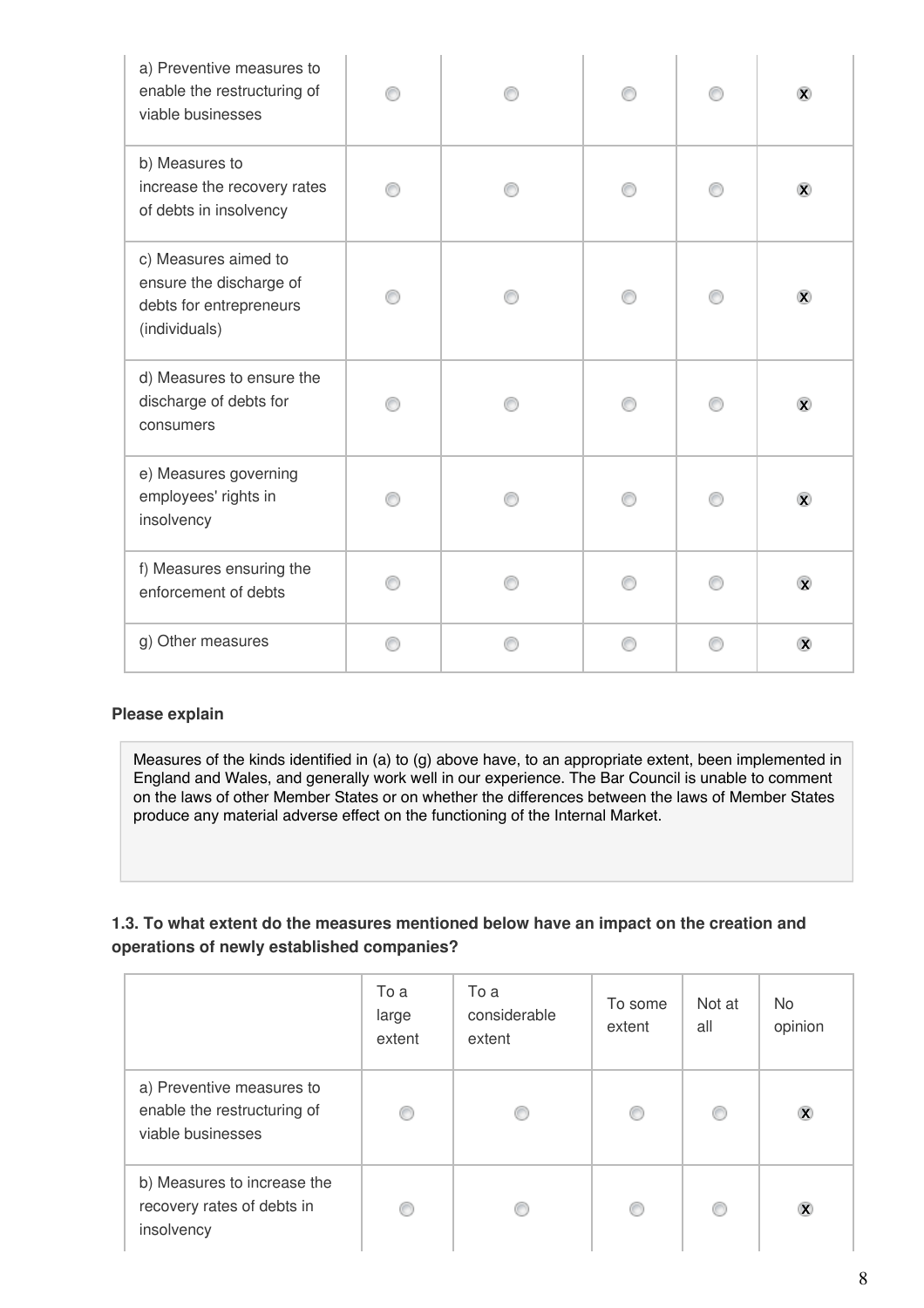| c) Measures to ensure the<br>discharge of debts for<br>entrepreneurs (individuals) |  |  | $\mathbf{X}$            |
|------------------------------------------------------------------------------------|--|--|-------------------------|
| d) Measures governing<br>employees' rights in<br>insolvency                        |  |  | $\bar{\mathbf{x}}$      |
| e) Measures ensuring the<br>enforcement of debts                                   |  |  | $\infty$                |
| f) Other measures                                                                  |  |  | $\mathbf{\overline{X}}$ |

#### Please explain

The absence of measures of the kinds identified in (a) to (f) above may have an impact on the creation and operation of newly established companies. In England and Wales, such measures have, to an appropriate extent, been introduced and work well in our experience. The Bar Council is unable to comment on the measures adopted by, and their effect in, other Member States.

# 2. Saving viable businesses in difficulty

In general, an insolvency framework should ensure that viable businesses can be restructured and continue operating. However, the conditions under which a company is deemed viable and should be restructured or liquidated differ from Member State to Member State. In this consultation, the term 'restructuring' covers both restructuring as an existing company and the sale of a company as a going concern to another company. There is also a difference between the viability of a legal entity and that of a business contained within it or even spread across several legal entities.

The rules regulating restructuring procedures (including the contents of the restructuring plan and related procedural issues) have a crucial role in creating the conditions for successful restructuring, whether within or outside insolvency proceedings. There are major differences across Member States in the rules on the procedure for adopting a restructuring plan, including required majorities for its adoption and the rights of dissenting creditors.

Laws of Member States also differ on the standards applied by the courts when asking for a stay of individual enforcement actions (i.e. a suspension of the right to enforce a claim by a creditor against a debtor, also known as a 'moratorium') to be granted, when approving the plan and the possibility to challenge such approval. Moreover, under certain national insolvency frameworks, courts may have wide discretionary powers over the approval of the plan and possible changes to it, while under other laws these powers are rather more limited.

Rigid and impracticable rules may hinder the chances of adopting a restructuring plan. Restructuring viable businesses avoids unnecessary liquidation and thus helps safeguard the debtor's assets as a going concern, maximising value for owners and shareholders as well as for creditors. An efficient business restructuring procedure may also give equity investors a chance to recover the value of their investment. At the same time, restructuring procedures must be safeguarded against misuse and depletion of the assets in the process.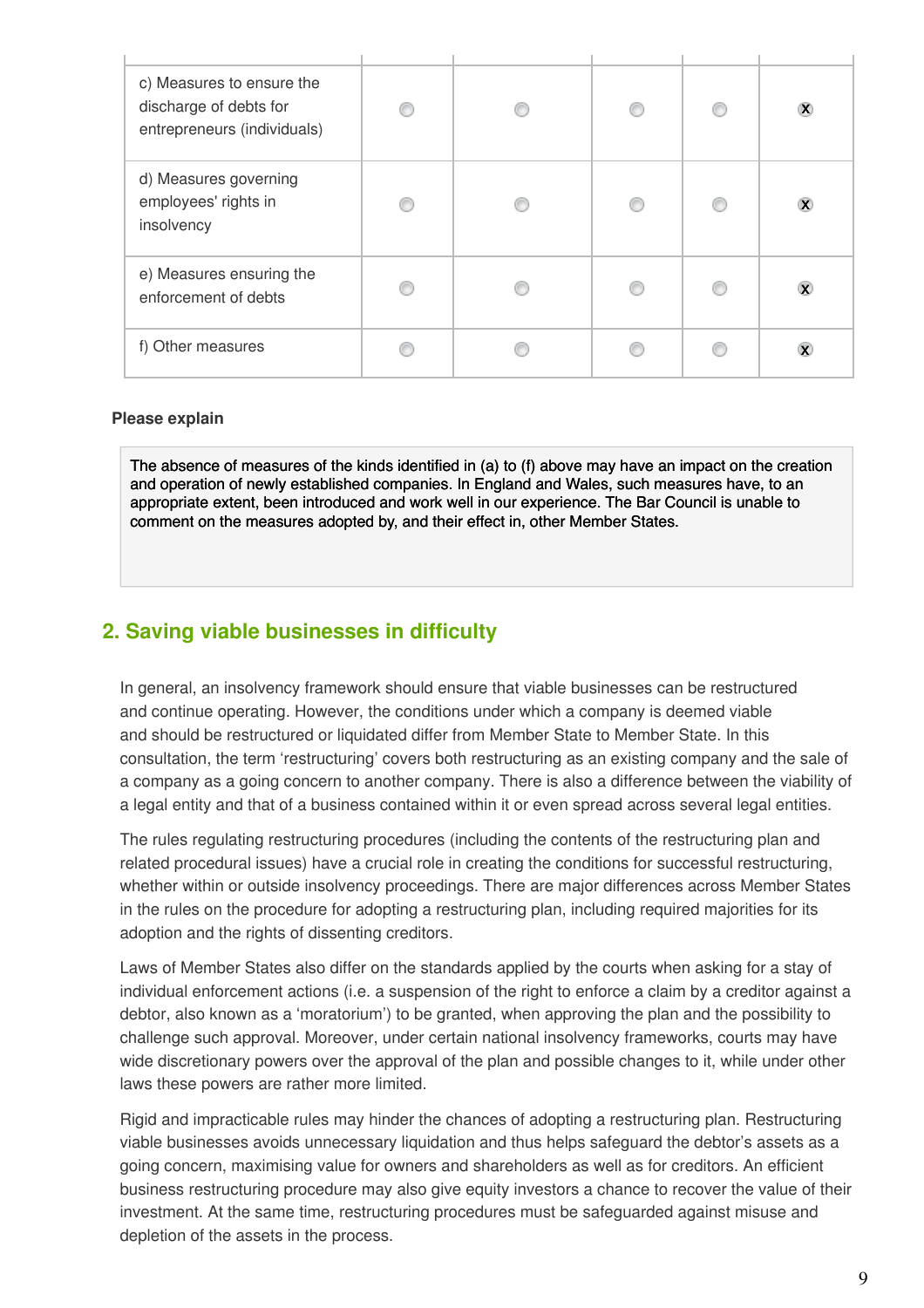There are also significant differences between the criteria for opening insolvency proceedings. In certain Member States, insolvency proceedings may be opened only for debtors that are already affected by financial difficulties or are already considered insolvent. In others, proceedings can be opened for solvent debtors that anticipate facing insolvency in the imminent future. Such proceedings do not have the character of informal pre-insolvency proceedings. Further differences may also be found in insolvency tests (liquidity test, balance sheet test, over-indebtedness test) and in the obligation for a debtor to file for the opening of insolvency proceedings when insolvency occurs.

In a company, directors exercise corporate powers which are generally balanced with duties of care prohibiting wrongful trading. Some Member States have certain obligations in place for directors in the period before insolvency occurs and impose liability for any harm caused by continuing to operate when it was either clear or should have been foreseen that insolvency could not be avoided. The rationale for such provisions is to create appropriate incentives for early action through the use of voluntary restructuring negotiations. It may also encourage directors to obtain competent professional advice when financial difficulties occur and thus avoid insolvency.

# GENERAL QUESTIONS

# 2.1. To what extent do existing differences between the laws of the Member States in the areas mentioned below affect the functioning of the Internal Market?

(For example, differences affect the Internal Market when creditors or investors and debtors are located in different Member States and this has an impact on the recovery of debts, the legal certainty of transactions, the quantification of risks etc.)

|                                                                                               | To a<br>large<br>extent | To a<br>considerable<br>extent | To<br>some<br>extent | Not at<br>all | <b>No</b><br>opinion |
|-----------------------------------------------------------------------------------------------|-------------------------|--------------------------------|----------------------|---------------|----------------------|
| a) Measures to give access<br>to a toolkit enabling fast<br>restructuring                     |                         |                                |                      |               | $\infty$             |
| b) Measures to ensure the<br>assessment of a<br>debtor's viability                            |                         |                                |                      |               | $\infty$             |
| c) Measures to provide<br>minimum standards in<br>relation to the definition of<br>insolvency |                         |                                |                      |               | $\circledast$        |
| d) Measures to lay down the<br>duties of directors in<br>companies in financial<br>distress   |                         |                                |                      |               | $\infty$             |
| e) Measures to protect new<br>financing given to companies<br>that are being restructured     |                         |                                |                      |               | $\mathbf{\nabla}$    |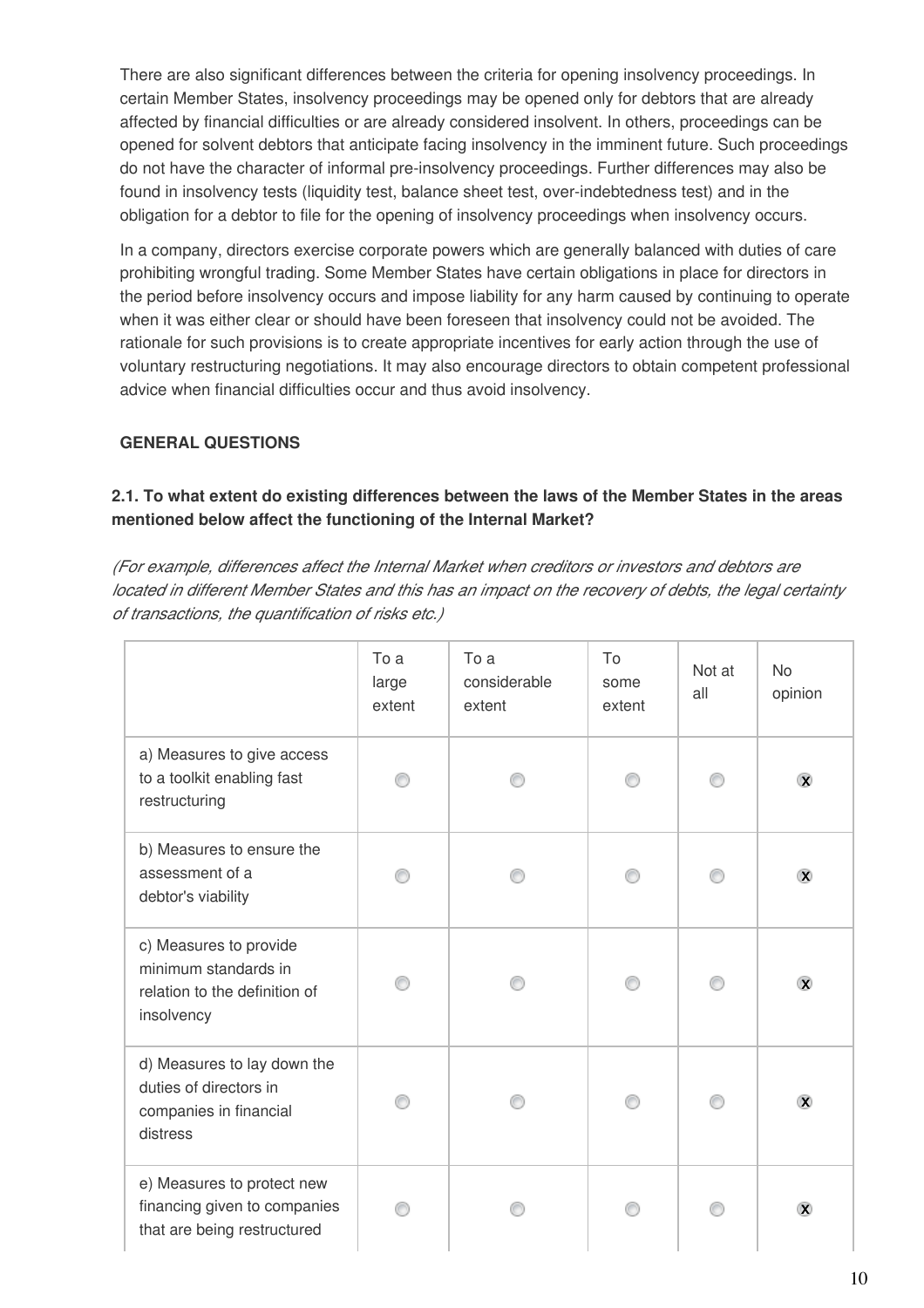| f) Measures to clarify the<br>position of shareholders of<br>companies in insolvency<br>or close to insolvency |   |  | X                       |
|----------------------------------------------------------------------------------------------------------------|---|--|-------------------------|
| g) Measures to promote<br>assistance to financially<br>distressed debtors                                      | C |  | $\overline{\mathbf{X}}$ |
| h) Other measures                                                                                              |   |  |                         |

Please specify which other measures in national laws affect the functioning of the Internal Market.

Measures of the kinds identified in (a) to (d) and (f) above have, to an appropriate extent, been implemented in England and Wales, and in our experience they work well. As to (e), a United Kingdom government consultation is currently underway; the Bar Council does not wish to comment pending its outcome. The Bar Council is unable to comment on the laws of other Member States or on whether the differences between the laws of the Member States adversely affects the functioning of the Internal Market.

2.2. What impact do the different types of measures mentioned below have on saving viable businesses?

|                                                                                               | Very<br>strong<br>impact | Considerable<br>impact | Little<br>impact | <b>No</b><br>impact<br>at all | <b>No</b><br>opinion |
|-----------------------------------------------------------------------------------------------|--------------------------|------------------------|------------------|-------------------------------|----------------------|
| a) Measures to give access<br>to a toolkit enabling fast<br>restructuring                     |                          | $\bar{\mathbf{x}}$     |                  |                               |                      |
| b) Measures to ensure the<br>assessment of the viability<br>of a debtor                       |                          | $\circledast$          |                  |                               |                      |
| c) Measures to<br>provide minimum standards<br>in relation to the definition of<br>insolvency |                          |                        |                  | $\mathbf{\overline{X}}$       |                      |
| d) Measures to lay down the<br>duties of directors in<br>companies in financial<br>distress   |                          | $\mathbf{\widehat{x}}$ |                  |                               |                      |
| e) Measures to protect new<br>financing given to                                              |                          |                        |                  |                               |                      |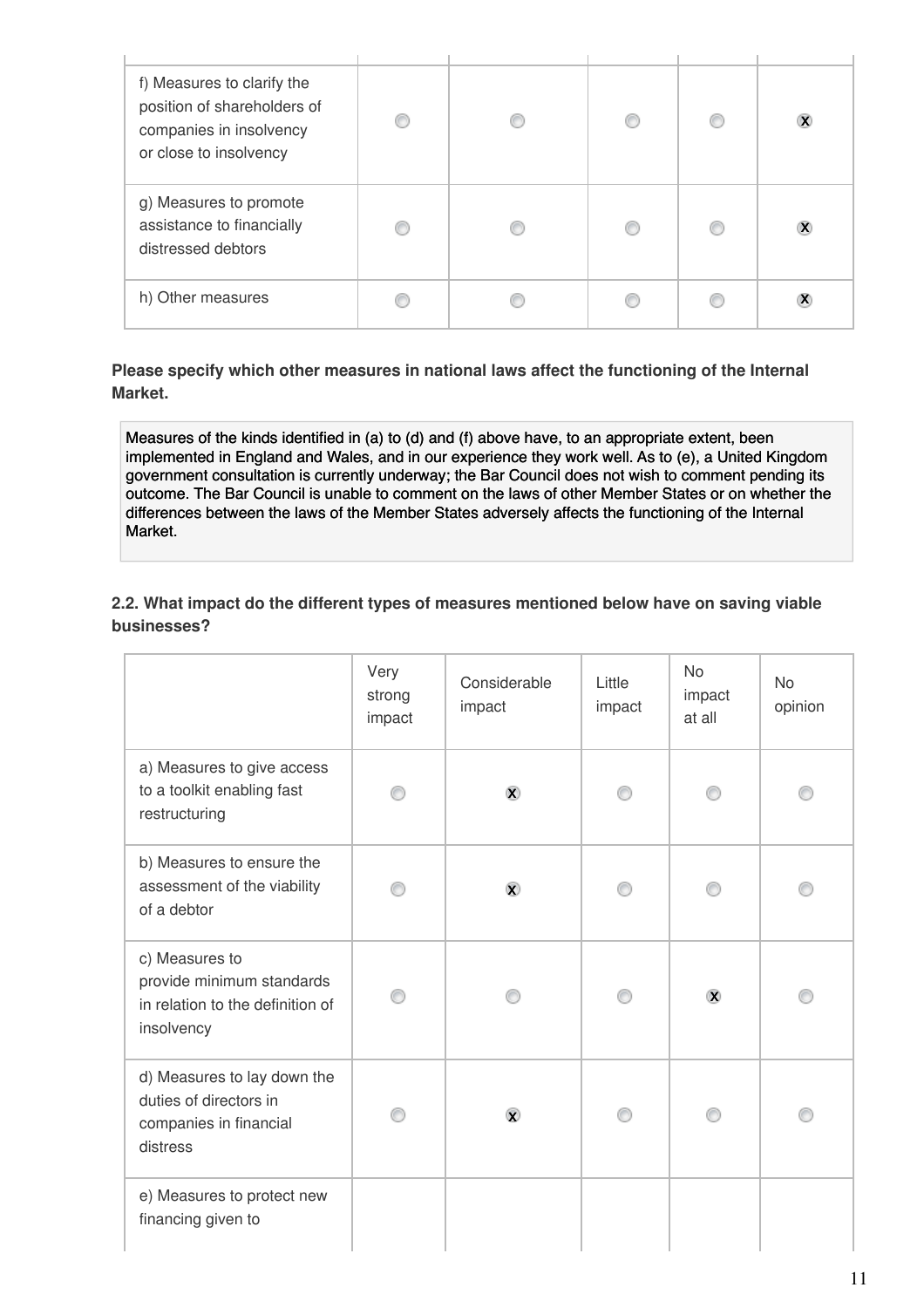| companies that are being<br>restructured                                                                       |  |          | X      |
|----------------------------------------------------------------------------------------------------------------|--|----------|--------|
| f) Measures to clarify the<br>position of shareholders of<br>companies in insolvency or<br>close to insolvency |  | $\infty$ |        |
| g) Measures to promote<br>assistance to financially<br>distressed debtors                                      |  |          | $\chi$ |
| h) Other measures                                                                                              |  |          | X      |

Please specify which other measures have an impact on saving viable businesses.

Measures of the kinds identified at (a) and (b) above produce a strong positive impact. As to (c): the definition of insolvency has little or no practical relevance, in our experience, in the context of such measures. As to (d): such measures focus the minds of directors and their advisers on their obligations to the companies and creditors. As to (e): a United Kingdom government consultation is currently underway; the Bar Council does not wish to comment pending its outcome. As to (f): the absence of such measures in England and Wales does not cause a problem as the position of shareholders is clear. As to (g): to our knowledge, there are no such measures in England and Wales.

# SPECIFIC QUESTIONS

2.3. If creditors are situated in a different Member State(s) than their debtors, what impact does this have on the restructuring of the business of debtors as opposed to a purely national situation?

- a) Very significant impact
- **x** b) Significant impact
- C c) Little impact
- d) No impact at all
- e) No opinion

Please explain your choice, including which aspects are particularly affected.

The impact is potentially significant. First, the restructuring tools available in the home Member State may not be those with which creditors are familiar and, accordingly, may not be acceptable to creditors. Secondly, where the restructuring falls outside the scope of the Insolvency Regulation, there may be some uncertainty as to whether and to what extent such restructurings will be recognised and enforced in other Member States. In practice, however, neither potential difficulty has given rise to any real problem in relation to restructurings implemented in appropriate cases under the law of England and Wales.

# 2.4. When should debtors have access to a framework of restructuring measures enabling them to restructure their business/liabilities?

- a) Only once the debtor is already insolvent
- 0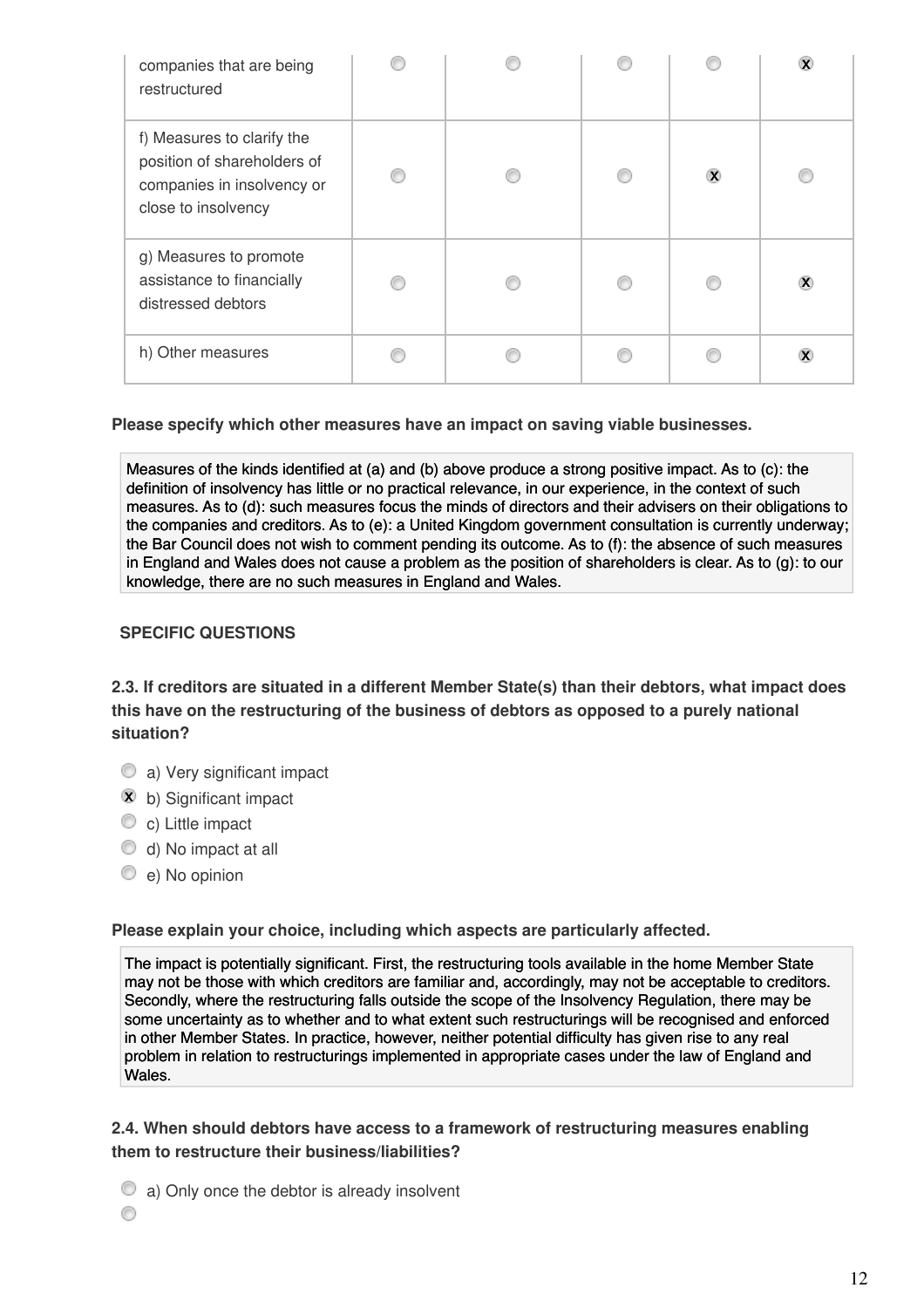b) Before the debtor is insolvent, but where there is a likelihood of imminent insolvency (for example because the debtor has lost a major client)

- $\overline{\mathbf{x}}$  c) At any time
- d) At another moment in time
- e) No opinion

#### Please explain

Access should be available at any time, when justified by the circumstances; confining access to a situation of actual or imminent insolvency is likely to make restructuring more difficult and, in some cases, may mean any attempt to restructure comes too late.

# 2.4.1. Should such restructuring measures always require, at some stage, the opening of some sort of a formal procedure in which a court (or other competent authority or body) is involved?

- a) Yes, as of the beginning of the negotiations on a restructuring plan
- b) Yes, from the moment it becomes necessary to stay enforcement actions (moratorium) or obtain confirmation for the restructuring plan
- $\hat{x}$  c) No, the involvement of a court should not be an absolute requirement
- d) Other options
- e) No opinion

#### Please explain

The involvement of a court is not necessary or appropriate in every circumstance and it would lead to inflexibility, unnecessary expense and delay. Whether the involvement of a court is required, and the extent of its involvement, will depend on factors such as the degree of creditors' consent and the nature and complexity, as well as the fairness, of the restructuring, and will vary from case to case.

# 2.4.2. Should such restructuring procedures always require publicity (e.g. through an Insolvency Register)?

- a) Yes, as of the beginning of the negotiations on a restructuring plan
- b) Yes, from the moment it becomes necessary to stay enforcement actions (moratorium) or obtain confirmation for the restructuring plan
- $\bar{x}$  c) No, publicity should not be an absolute requirement
- d) Other options
- e) No opinion

#### Please explain

A distinction is to be drawn between publicity and creditor awareness. While creditors likely to be affected will always need to be aware of what is proposed, publicity should not be an absolute requirement. The need for it will depend on the nature of the restructuring and on factors such as the extent of creditor consent and whether publicity would have an adverse effect on the business being restructured. If publicity is appropriate, its timing and extent may vary depending on the circumstances.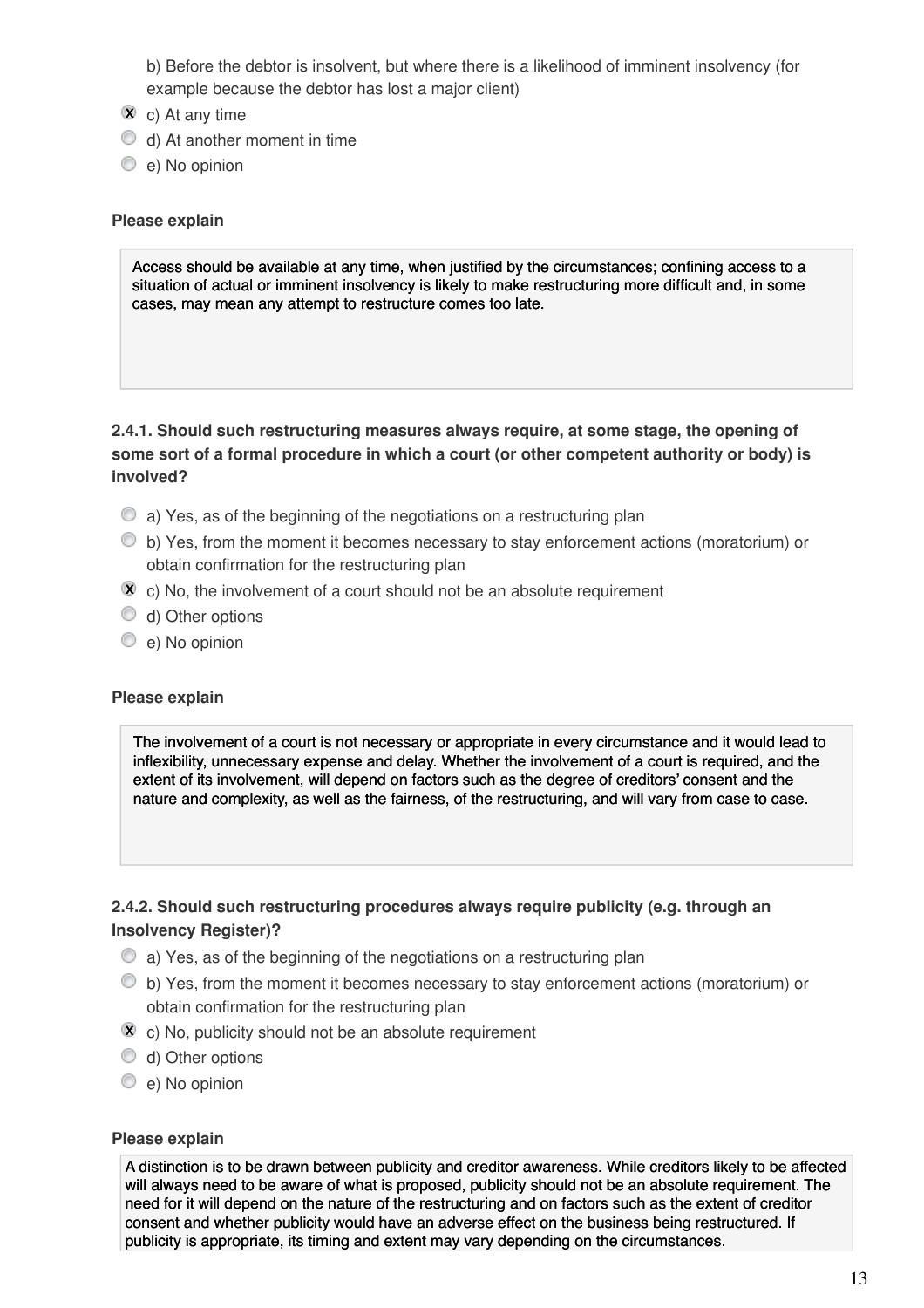# 2.5. Restructuring measures in which the courts are involved to a lesser degree (e.g. only for the confirmation of a restructuring plan) or not at all (e.g. an out-of-court process) should be available to: (choose all that apply)

- $\overline{\mathbf{x}}$  a) Microenterprises (up to 10 employees)
- $\bar{x}$  b) Small and medium-sized enterprises, excluding microenterprises
- **X** c) Large enterprises
- d) Other
- $\Box$  e) No opinion

#### Please explain

The size of the business is not a relevant factor in this regard.

#### 2.6. Who should do the assessment of whether a debtor is viable and fit for restructuring?

- a) The courts or external experts appointed by the courts
- $\hat{x}$  b) The debtor or external experts chosen by the debtor
- $\bar{x}$  c) The creditors or external experts chosen by the creditors
- $\bullet$  d) Other persons or bodies than those listed in points a), b) or c)
- e) No one
- f) No opinion

#### Please specify who

In the first instance, the assessment should be carried out by the debtor and its advisers. In practice, however, the creditors affected will need to be satisfied as to the viability of the debtor and its fitness for restructuring, whether on the debtor's analysis or their own. The scope for any such analysis by the Court will be very limited once the debtor and the creditors have considered these issues and should be a last resort, if at all, in the event there is a dispute.

#### 2.7. Is there a need for a common definition of insolvency at EU level?

- a) Yes
- $\bar{x}$  b) No
- C c) Other
- d) No opinion

#### Please explain

The Bar Council does not believe that a common definition of insolvency is required**,** particularly not in the context of restructuring, for reasons explained in answer to questions 2.2(c) and 2.4 above.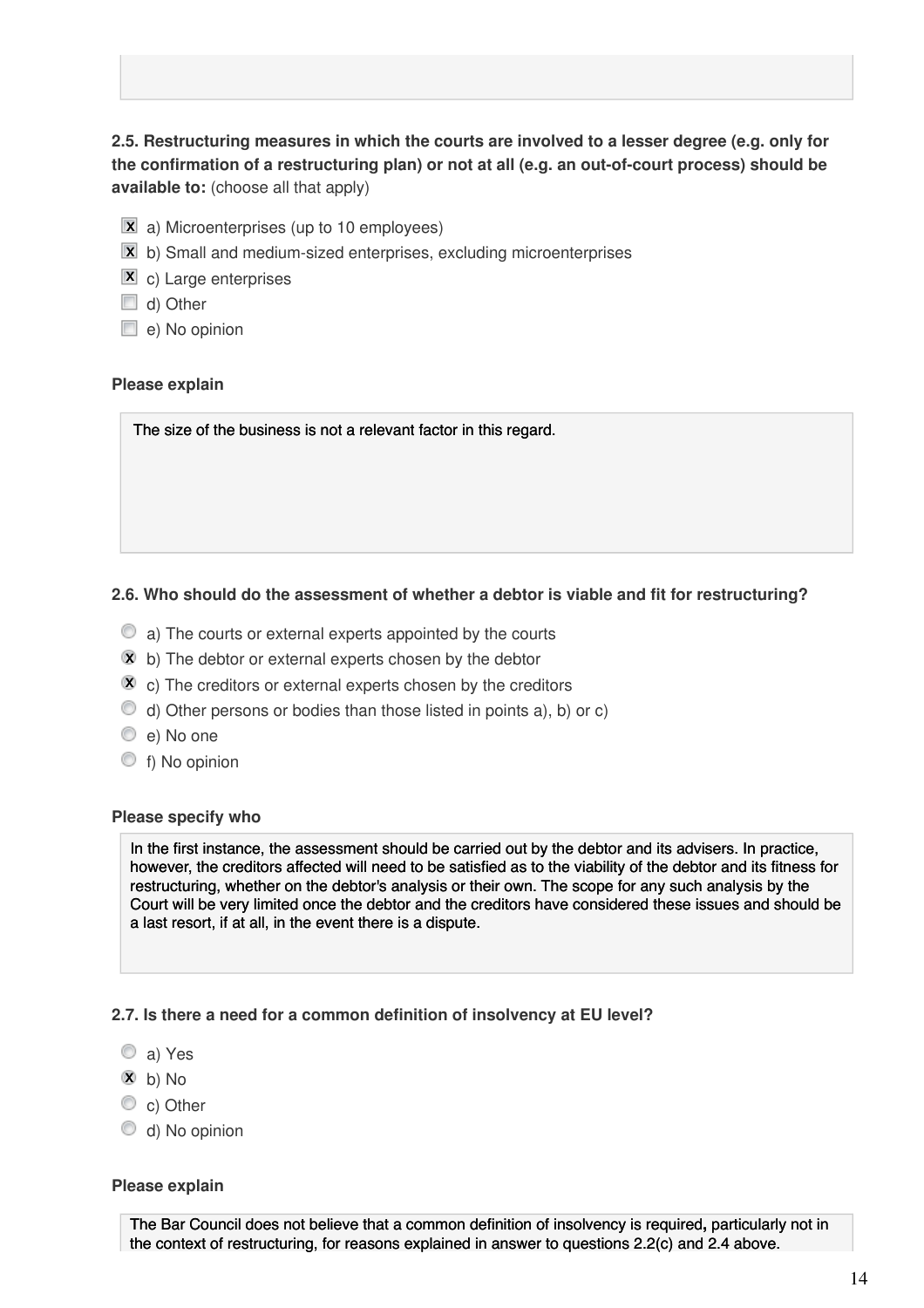# 2.7.1. What should be included in such a definition (insolvency test)?

- $\bullet$  a) Inability to pay debtsas soon as they fall due (illiquidity/cash flow test)
- b) Value of a company's assets compared with its liabilities, including prospective and contingent liabilities (balance sheet test)
- $\bar{x}$  c) The combination of an illiquidity and a balance sheet test
- d) Other
- e) No opinion

#### Please specify

If a common definition of insolvency at EU level is to be proposed, the definition should include both (a) and (b).

# 2.8. Should debtors in the context of restructuring measures be able to keep control over the day-to-day operations of their business (so-called 'debtor-in-possession arrangements')?

- a) Yes, without any supervision or control
- b) Yes, but subject to supervision from a suitably qualified mediator/ supervisor/ court
- $\bullet$  c) Yes, but subject to conditions other than supervision from a suitably qualified mediator/ supervisor/ court
- $\bullet$  d) No, debtors should not be able to keep control over the day-to-day operations at all
- $\bar{x}$  e) Other
- f) No opinion

#### Please explain

Whether debtors should be able to keep control over the day-to-day operations of their business will depend on the nature of the restructuring process which has been engaged and on the surrounding circumstances.

#### 2.9. When should debtors be able to ask for a stay of individual enforcement actions?

- a) Only in formal insolvency proceedings
- b) In formal insolvency proceedings and in preventive/pre-insolvency restructuring procedures
- $\bar{x}$  c) Other
- d) No opinion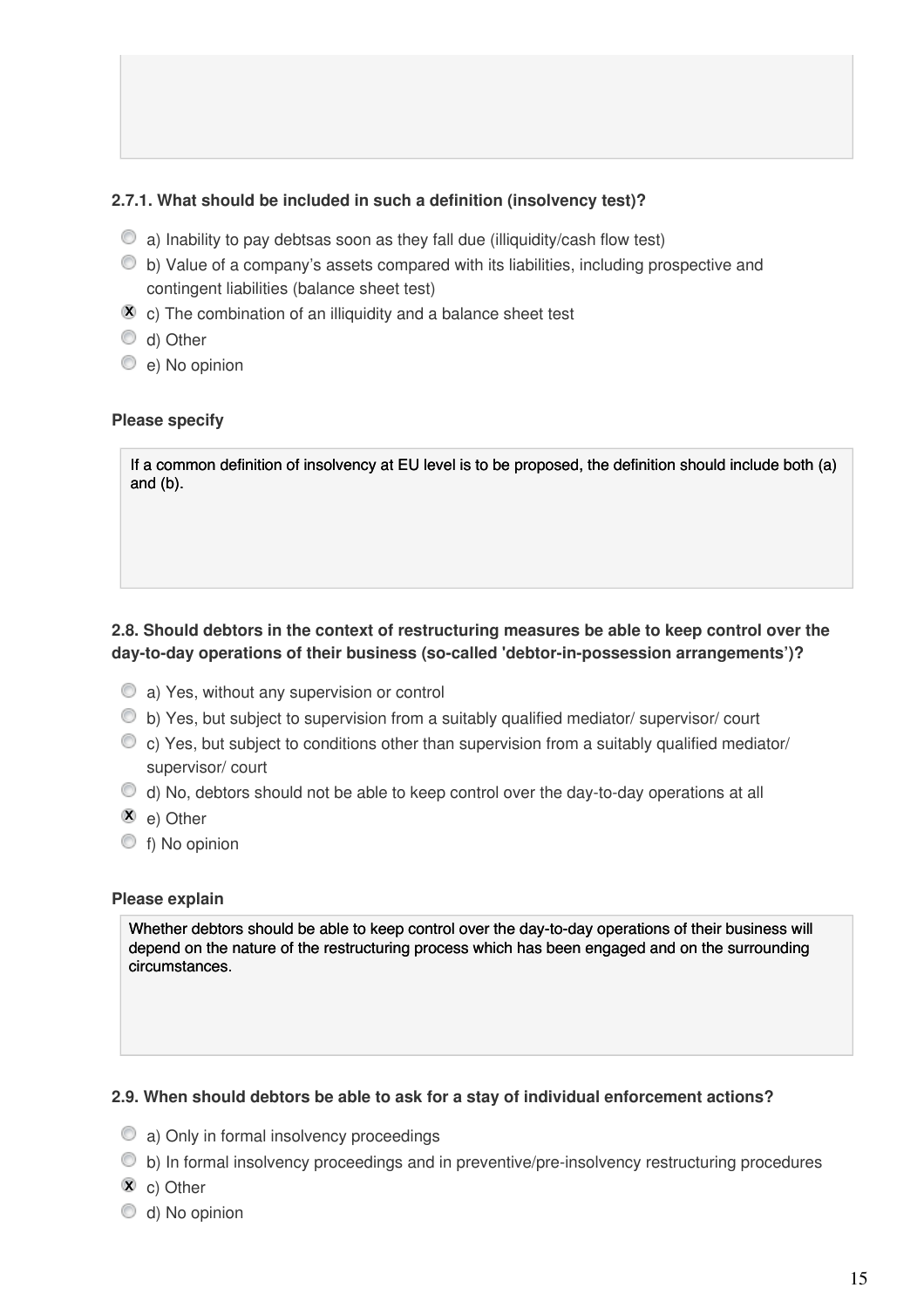Debtors should be able to ask for such a stay at any time in formal insolvency proceedings, in preventive/pre-insolvency restructuring procedures, or in other cases in which the court is given the general jurisdiction to stay proceedings or other enforcement by creditors. Whether the court will grant such a stay should be dependent on its assessment of all the circumstances. In the case of certain forms of restructuring procedure, it may be appropriate that there be an automatic stay, with creditors being able to apply to the court for the stay to be lifted where they can demonstrate a good reason.

# 2.9.1. For how long should the enforcement of actions of individual creditors be stayed once the restructuring attempts are ongoing?

- $\bullet$  a) 2-3 months, without the possibility of renewal
- $\bullet$  b) 4-6 months, without the possibility of renewal
- $\bullet$  c) 2-3 months, with the possibility of renewal in certain circumstances
- $\bullet$  d) 4-6 months, with the possibility of renewal in certain circumstances
- $\mathbf{\hat{x}}$  e) Any time limit set by the court subject to the fulfilment of certain conditions
- $\bar{x}$  f) Other
- g) No opinion

#### Please explain

A degree of flexibility is required, as in many cases the creditors themselves will agree a standstill with the debtor while a restructuring is being considered. In the case of certain forms of restructuring procedure, it may be appropriate that there be an automatic stay of a predetermined duration. In others, it may be appropriate that the stay be granted by order of the Court for the duration it decides is appropriate. In each case, the stay should be subject to subsequent renewal or revocation depending on the circumstances.

# 2.9.2. Should an individual creditor be allowed to ask the court to lift the stay granted to the debtor?

- $\bar{x}$  a) Yes, in all cases
- $\bullet$  b) Yes, subject to certain conditions
- C c) No
- d) Other
- e) No opinion

#### Please explain

The creditor should be able to make such a request in all cases, if it is able to demonstrate a good reason why the stay should be lifted, either in part or in its entirety. It should be for the court to decide whether it accedes to the request.

2.10. Should a restructuring plan adopted by the majority of creditors be binding on all creditors provided that it is confirmed by a court?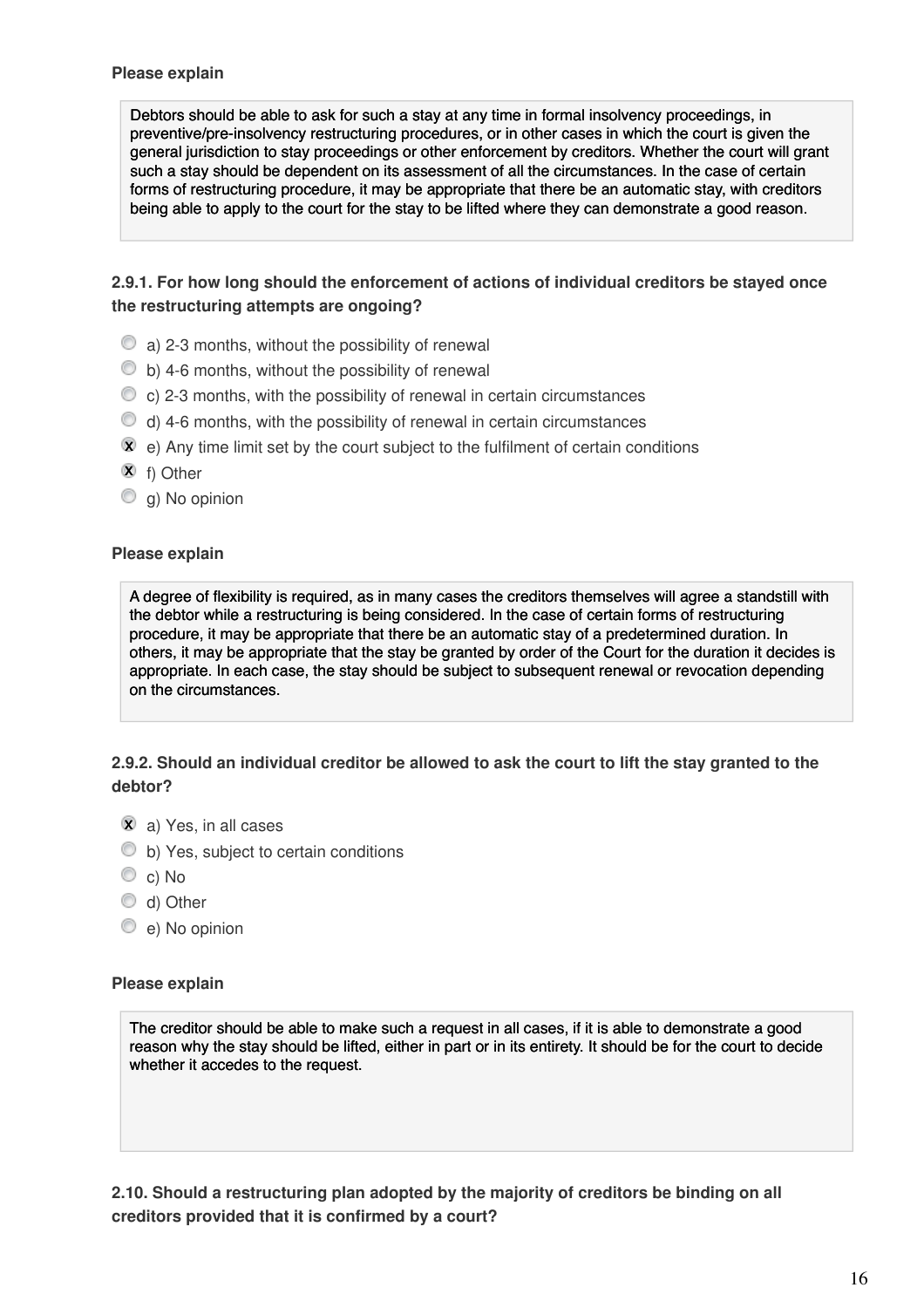- a) Yes, including on secured creditors
- b) Yes, but secured creditors should be exempted
- C c) No
- $\bar{x}$  d) Other
- e) No opinion

#### Please explain

The confirmation of the Court should not be required in all cases. In cases where the court's confirmation is not required, creditors should (and, in our experience, in England and Wales do) have the ability to apply to the Court for scrutiny of the plan in order to safeguard against oppression of the minority or if there has been some material irregularity. The rights of secured creditors will vary depending on the restructuring process invoked.

2.10.1. Should a 'cross-class cram down' (i.e. the confirmation of the restructuring plan supported by some classes of creditors in spite of the objections of some other classes of creditors), be possible?

# a) Yes, in all cases

- b) Yes, but subject to certain conditions
- C c) No
- $\bar{x}$  d) Other
- e) No opinion

# Please specify

Cross-class cram down is not currently recognised under the law of England and Wales. In principle, however, we have no objection to cross-class cram down, provided that it is subject to proper safeguards. As a minimum, these must include (i) obtaining the approval of a minimum percentage of creditors in each class and of all classes, and (ii) the ability of the Court to undo the cram down, on the application of a person affected, if it is satisfied that there is evidence of oppression or material irregularity.

#### Please explain

Although class rights are of vital importance, there may well be circumstances in which some compromise of such rights is necessary in the interests of the restructuring as a whole and to prevent the inappropriate adoption of a hold-out position. However, the conditions under which cross-class cram downs may be available will require careful consideration and there will need to be adequate safeguards against oppression in place.

2.11. Should financing necessary for the implementation of a restructuring plan/ensuring current operations be protected if the restructuring subsequently fails and insolvency proceedings are opened?

- a) Yes, always
- b) Yes, but only if agreed in the restructuring plan and confirmed by the court
- C c) No, never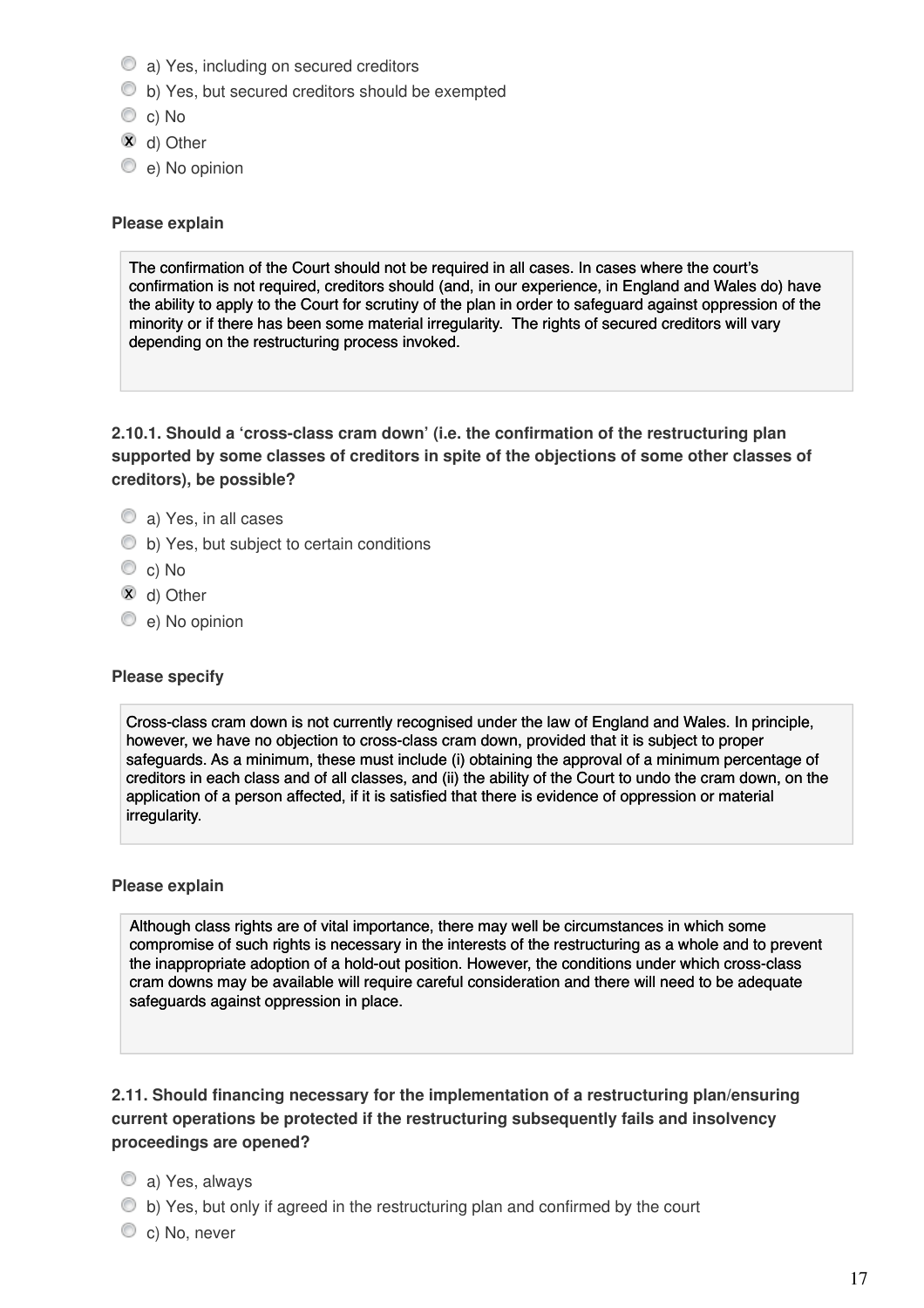d) Other

**x** e) No opinion

#### Please specify

A United Kingdom government consultation is currently underway in relation to this question; the Bar Council does not wish to comment pending its outcome.

2.12. Should directors of companies be incentivised to take appropriate preventive measures if companies are in distress but not yet insolvent, for example by being able to avoid related liability?

- a) Yes
- b) No
- $\overline{\mathbf{x}}$  c) Other
- d) No opinion

#### Please explain

In England and Wales, directors are already subject to statutory and fiduciary duties, including the duty to take into account or act in creditors' interests if the company is in financial difficulty. Those duties are carefully balanced. Directors are also already subject to the possibility of quasi-criminal sanction (including disqualification proceedings) in relation to their conduct in running the company. New incentives may upset that balance and, in our view, are not required.

2.13. Should Member States be encouraged to take specific action to help debtors in financial distress, such as setting up special funds or insurance systems covering the provision of cheap and accessible restructuring advice, possibly subject to certain conditions?

- a) Yes, for all debtors
- b) Yes, but only for SMEs
- c) Yes, but only for SMEs and individuals
- d) Yes, but only for individuals
- e) No
- **t**) Other actions
- **x** g) No opinion

#### Please explain

This is a matter of policy about which the Bar Council is unable to comment.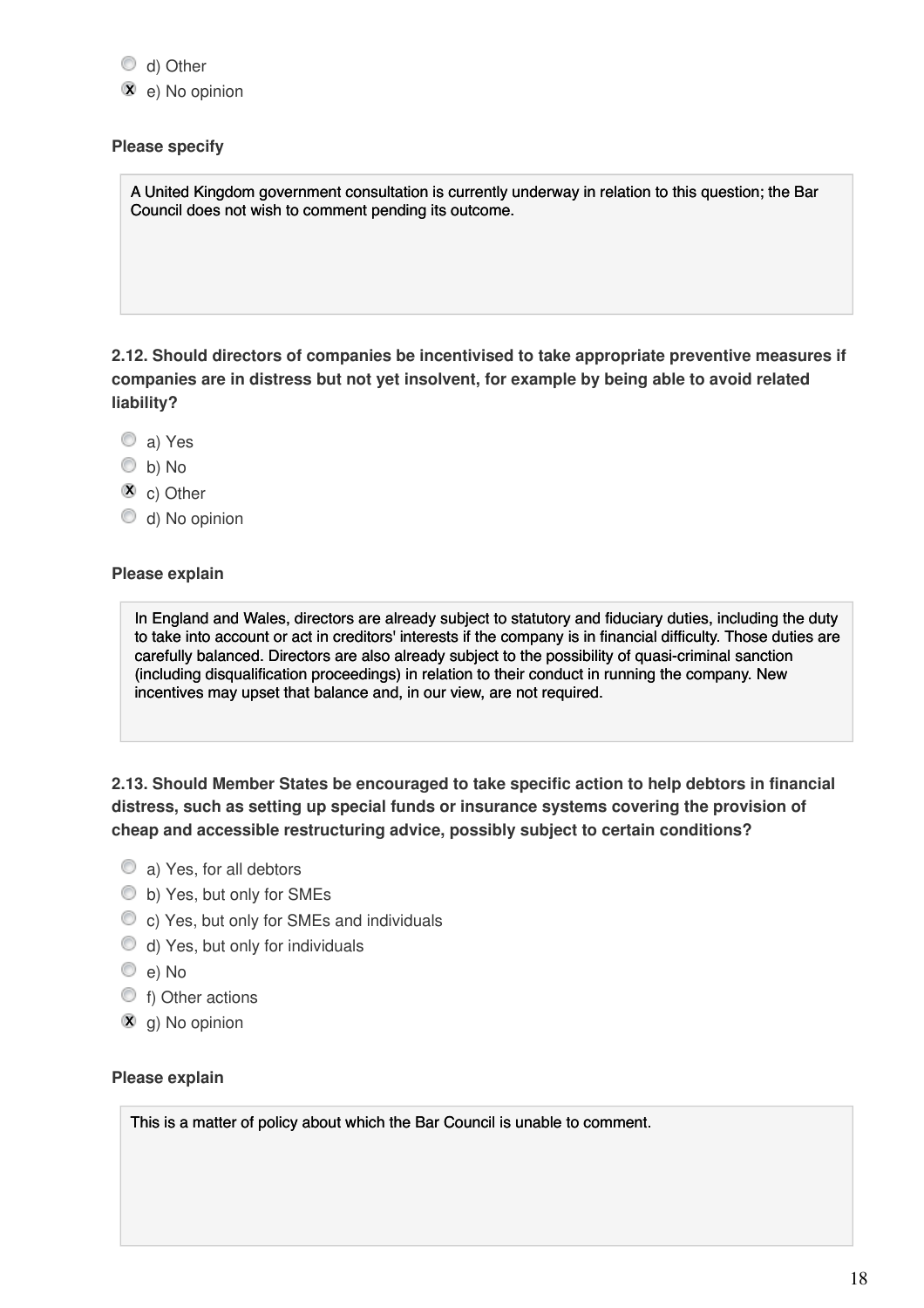# 3. Second chance

The Competitiveness Council in May 2011[3] invited Member States to promote a second chance for entrepreneurs by limiting, where possible, the discharge period and enabling debt settlement for honest entrepreneurs once they are insolvent. An 'honest' failure is a case in which the business failure occurred through no obvious intentional fault of its owner or director, i.e. it was honest and above-board. This would be contrary to cases in which the bankruptcy was fraudulent, for example where the debtor transferred its assets outside the jurisdiction, made an advance payment to a single creditor, accumulated excessive private expenses, etc.

An important element to support an effective second chance regime is the 'time to discharge'. This is the time from when an entrepreneur enters into insolvency proceedings to when he/she can effectively restart an entrepreneurial activity. Currently, the discharge time varies significantly from country to country. In some countries, honest entrepreneurs in bankruptcy are automatically granted a discharge immediately once liquidation of the assets is finished. In others, bankrupted entrepreneurs have to apply for a discharge, while in some countries they cannot obtain discharge at all.

Furthermore, the procedures to release consumers from a 'debt trap' vary significantly between Member States. In some countries, there is no bankruptcy or debt settlement procedure for consumers. In others, a general insolvency regime with some changes applies to consumers.

[3] Council of the European Union, Competitiveness (Internal Market, Industry, Research and Space), Brussels, 30 and 31 May 2011. Press release available at: https://www.consilium.europa.eu/uedocs/cms\_data/docs/pressdata/en/intm/122359.pdf.

# 3.1. Should honest debtors (entrepreneurs and consumers) who are over-indebted be offered the chance to restructuring their debt?

- $\hat{x}$  a) Yes, entrepreneurs (individuals) as well as consumers
- $\bullet$  b) Only entrepreneurs (individuals) for debts related to their professional activity
- C c) Only consumers
- d) Neither entrepreneurs (individuals) nor consumers
- e) Other options
- f) No opinion

#### Please explain

The ability of individual entrepreneurs and consumers to restructure their debt is beneficial to both creditors and debtors.

# 3.1.1. To what extent do existing differences between the laws of Member States in the area of second chance affect the functioning of the Internal Market?

(For example, differences affect the Internal Market when creditors or investors and debtors are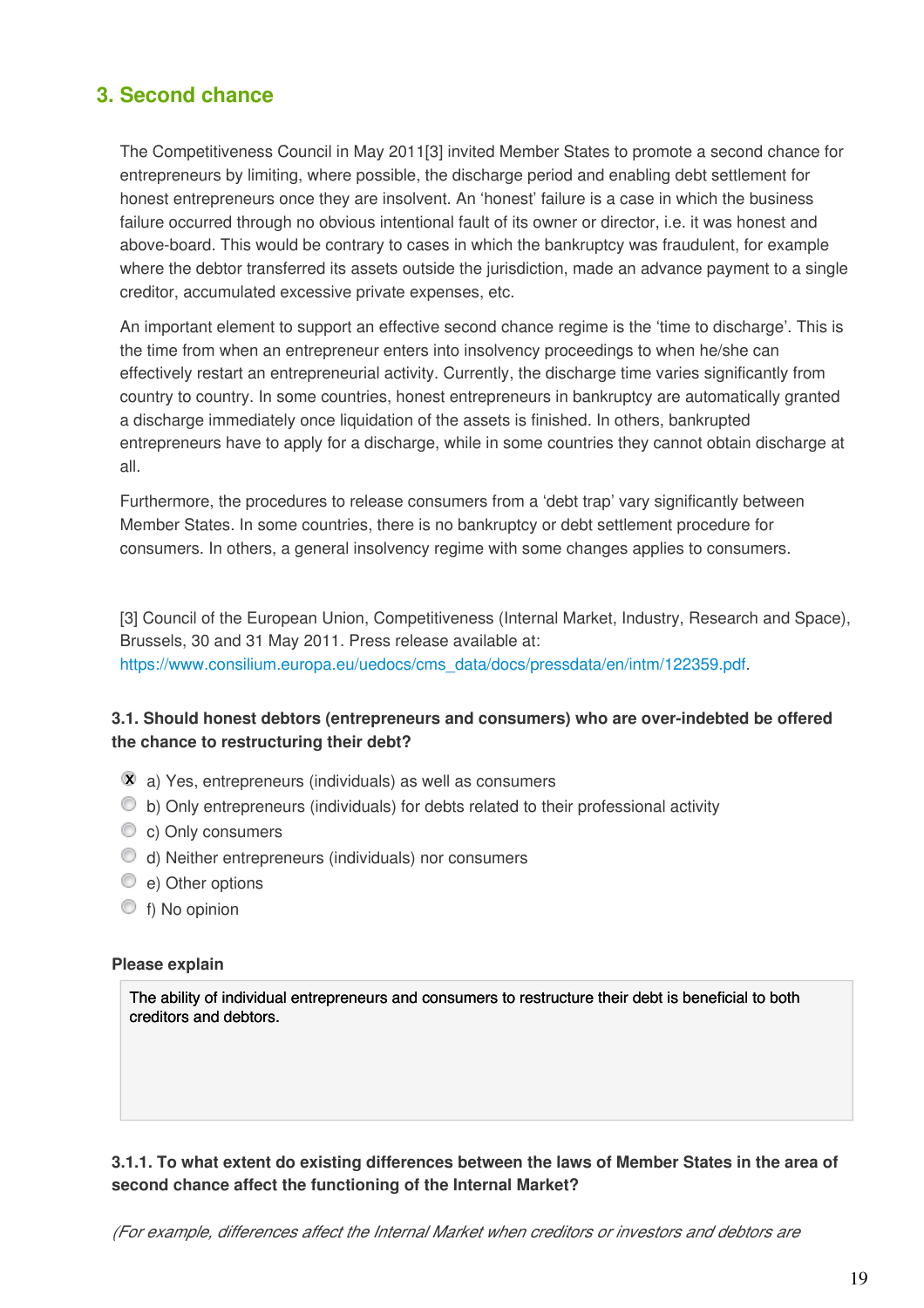located in different Member States and this has an impact on the recovery of debts, the legal certainty of transactions, the quantification of risks etc.)

- C a) To a large extent
- b) To a considerable extent
- C c) To some extent
- d) Not at all
- **X** e) No opinion

# 3.2. Should over-indebted individuals have access to free or low cost debt advice?

- $\mathbf{\hat{x}}$  a) Yes, entrepreneurs (individuals) and consumers, possibly subject to certain conditions
- $\bullet$  b) Only entrepreneurs (individuals) for debts related to their professional activity, possibly subject to certain conditions
- c) Only consumers, possibly subject to certain conditions
- d) Neither entrepreneurs (individuals) nor consumers
- e) Other options
- f) No opinion

# Please explain what particular conditions, if any, should be attached to such access.

No conditions for access to such advice should be imposed.

# Please explain

Access by individual entrepreneurs and consumers to free or low-cost advice of this kind would be beneficial. The advice would need to be of sufficient quality, objective and appropriate to the debtor concerned. That has cost implications which are a matter of policy about which the Bar Council is unable to comment.

# 3.3. Should a full discharge of debts, possibly subject to certain conditions, be offered to all over-indebted individuals provided they are 'honest' debtors?

- $\hat{x}$  a) Yes, to entrepreneurs (individuals) and consumers
- b) Only to entrepreneurs (individuals) for debts related to their professional activity
- C c) Only to consumers
- d) Neither to entrepreneurs (individuals) nor to consumers
- e) Other options
- f) No opinion

#### Please explain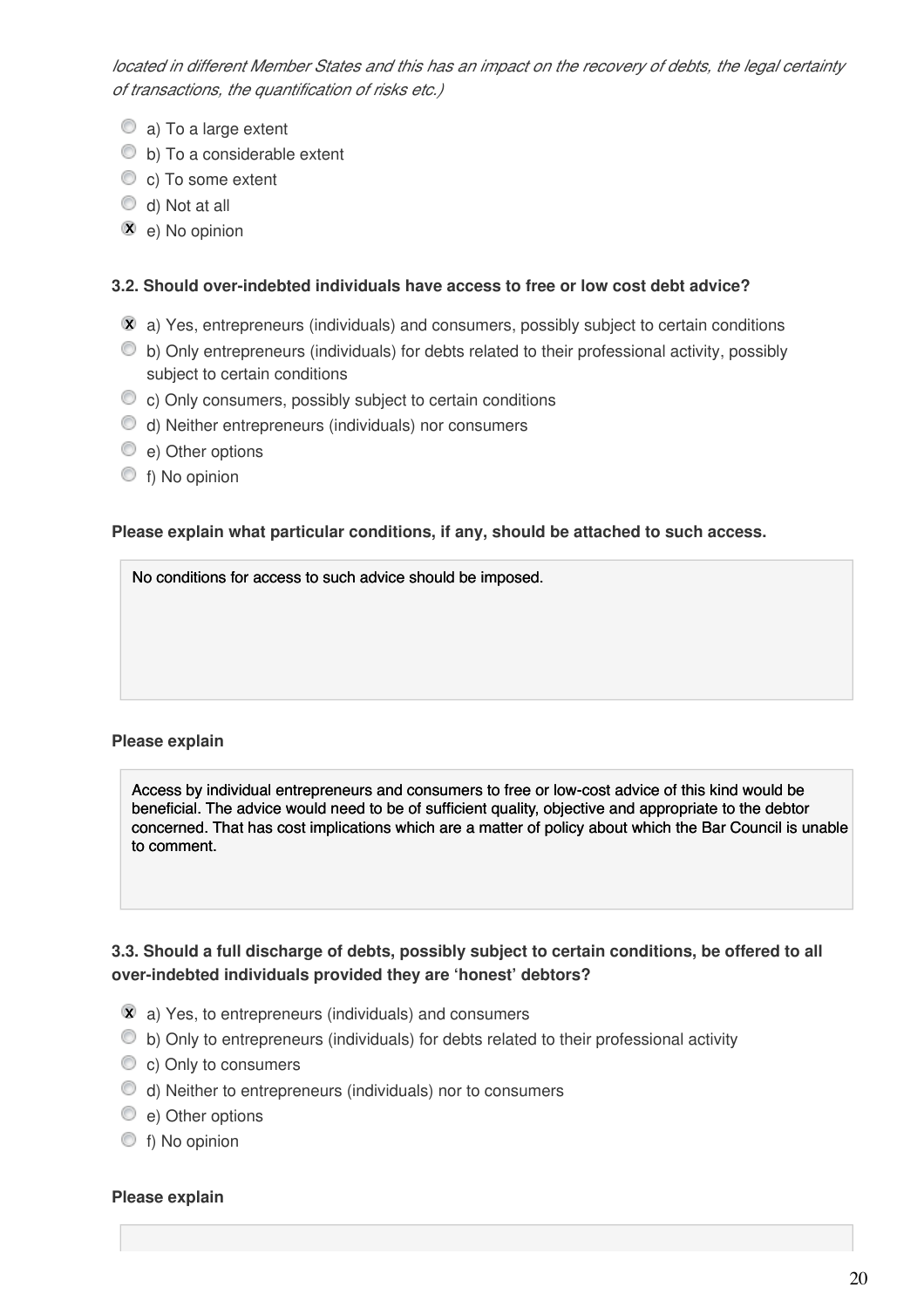Full discharge of debts is the most appropriate course of action, returning the honest debtor to productive economic activity.

#### 3.3.1. Should the test of 'honesty' be made the same across all EU Member States?

- a) Yes
- **x** b) No
- C c) No opinion

#### What should be the substance of such test?

(please explain)

The test of honesty is nuanced by the particular cultural and economic circumstances of each jurisdiction. In England and Wales, the test is a carefully-calibrated one which has been developed by the courts. The test should remain a matter for the legal systems of each Member State to determine.

3.3.2. What should be the maximum discharge period for honest debtors who cannot repay their debts (in other words, what should be the period after which such debtors would be completely discharged from debt, as long as they meet the obligations imposed by national laws)?

- $\bar{x}$  a) 1 year or less
- $\circledcirc$  b) 3 years
- $\circ$  c) 5 years
- d) More than 5 years
- $\circledcirc$  e) Other
- f) No opinion

Please explain

The appropriate period is one year, subject to extension by the Court if satisfied that the debtor has been unco-operative in the insolvency proceedings.

3.3.3. . In the case of debtors that are insolvent, should a full discharge be conditional on the repayment of a certain amount of debt?

- a) Yes
- **x** b) No
- C c) Other options
- d) No opinion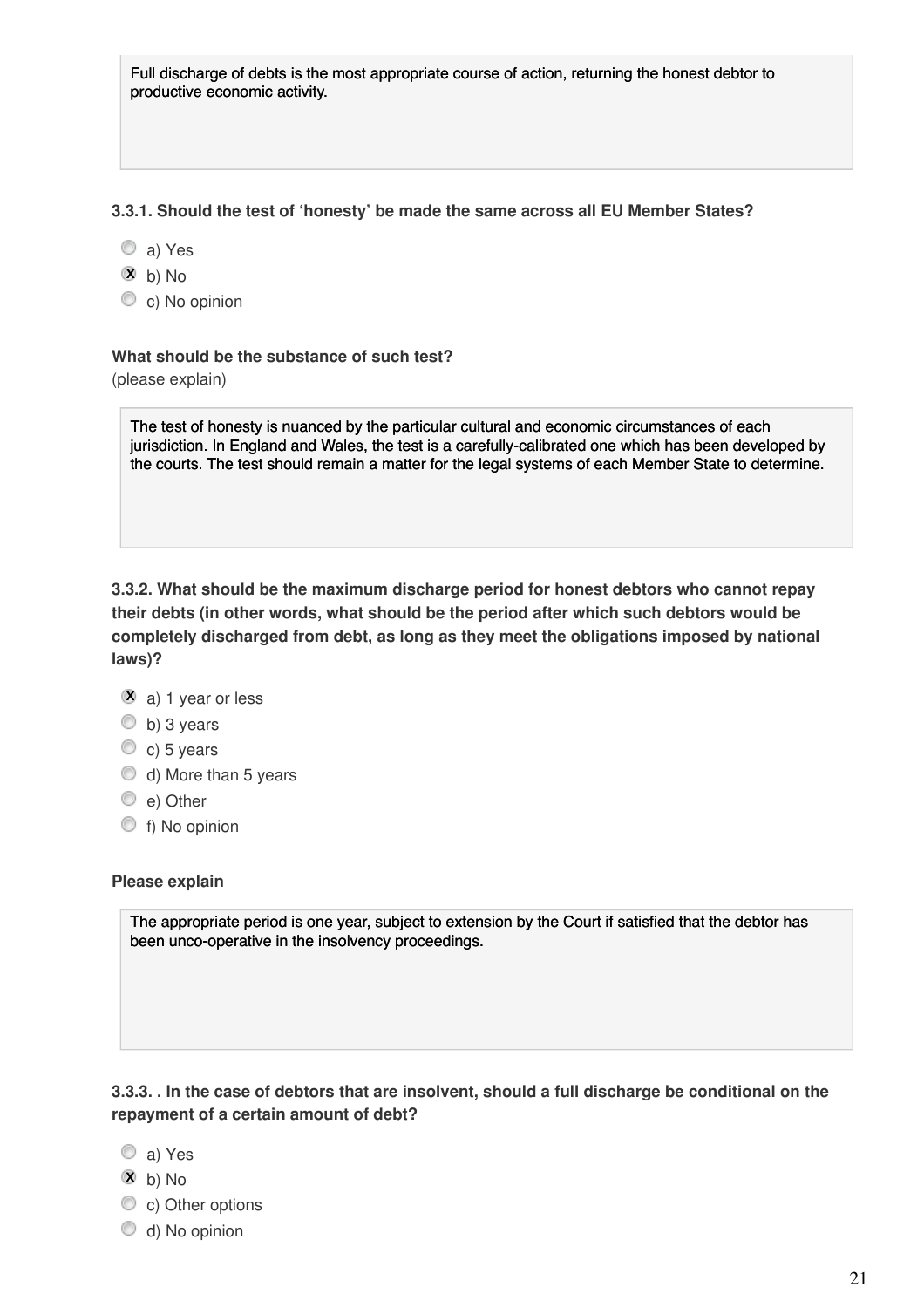Not applicable.

#### Please explain

Not applicable.

| 3.3.4. Which special types of debt should be excluded from discharge? |  |
|-----------------------------------------------------------------------|--|

(choose all that apply)

- $\Box$  a) Tort claims
- $\overline{\mathbf{x}}$  b) Fines
- **x** c) Child support
- $\Box$  d) Tax and other public liabilities
- **x** e) Other types of debt
- $\Box$  f) No opinion

#### Please specify

Fines imposed by a Court, child support or other payments ordered to be paid in family proceedings, and student loans should be excluded from discharge, as is currently the position in England and Wales. In addition, unless the Court so directs, discharge should not release the debtor from any liability to pay damages in respect of personal injuries.

# 3.4. If it is decided that the discharge of debts should be offered to all individuals, whether entrepreneurs or consumers, should the conditions for the discharge be the same?

- **x** a) Yes
- b) No, the conditions applicable to entrepreneurs should be stricter than those applicable to consumers
- $\circ$  c) No, the conditions applicable to consumers should be stricter than those applicable to entrepreneurs
- d) Other options
- e) No opinion

#### 3.4.1. Please explain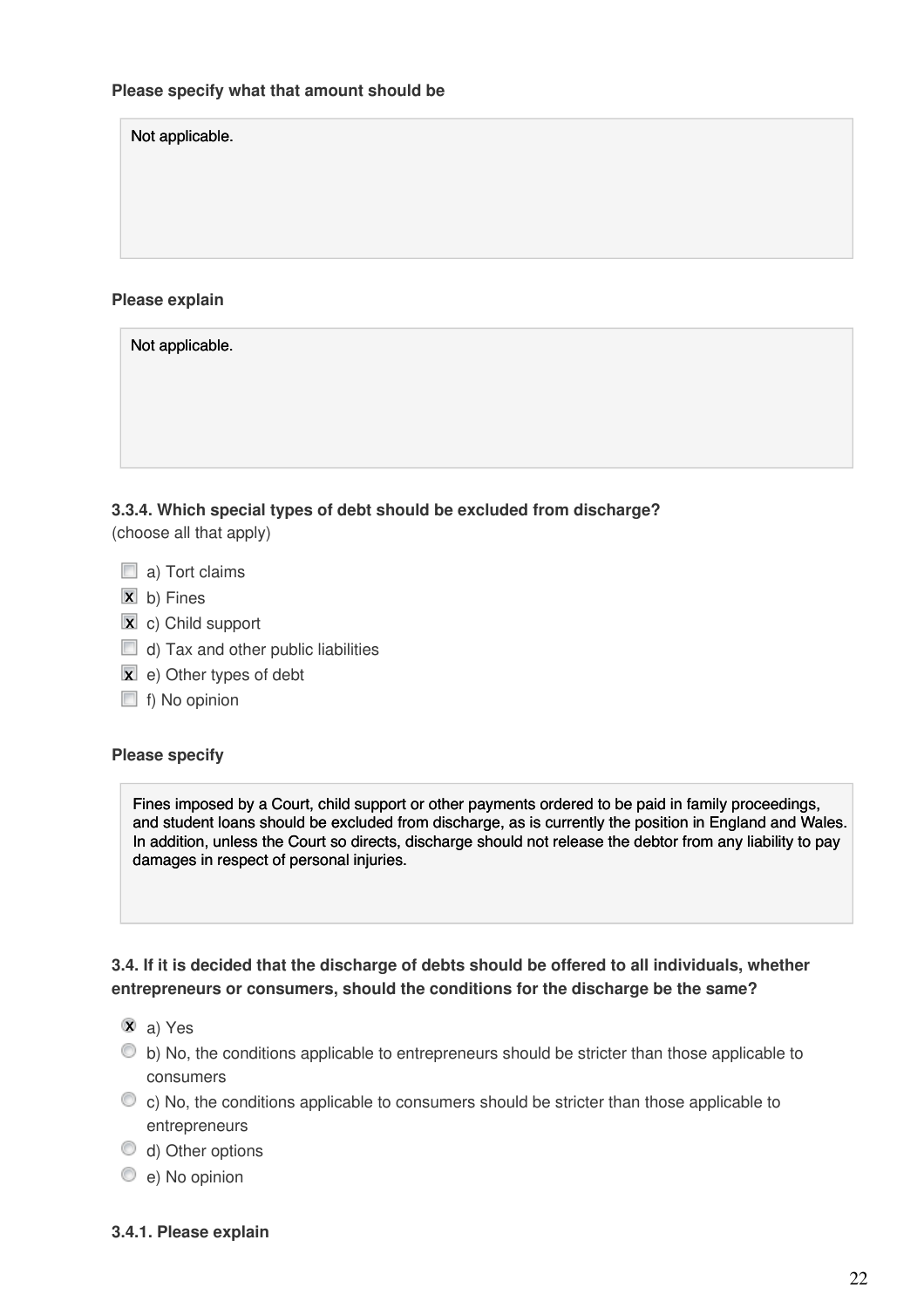There is no sufficient justification for treating individual entrepreneurs and consumers differently in this regard.

# 4. Increasing the efficiency and effectiveness of the recovery of debts

The efficient and effective recovery of debts depends on many factors. The recovery rates of debts may depend on:

- the effectiveness of insolvency proceedings;
- their length:
- the specialisation of the people dealing with them;
- $\bullet$  the qualification of the directors of distressed companies.

The recovery rate of debts also has an impact on high levels of non-performing loans in the EU.

The laws of Member States differ significantly on the priority of claims in insolvency. This has an impact on how insolvency proceedings are run and how debts are recovered. Laws also differ on possibilities for avoiding contracts detrimental to companies and creditors. Differences concern conditions under which a detrimental act can be avoided (avoidance actions) and the period within which such acts can be challenged.

Also, the laws of Member States have different rules on insolvency practitioners themselves, namely the qualifications and eligibility for their appointment and also their licensing, regulation, supervision, professional ethics and conduct. The questions related to insolvency practitioners concern any mediators or supervisors engaged in the insolvency process. Moreover, in most Member States, insolvency proceedings are administered by a judicial authority, often through commercial courts, courts of general jurisdiction or through specialised insolvency courts. Sometimes judges have specialised knowledge and responsibility for insolvency matters, while in other cases insolvency matters are just one of a number of wider judicial responsibilities of the courts.

There is currently no rule at EU level which ensures that directors who have been disqualified in one Member State, e.g. because of fraudulent behaviour, are prevented from setting up a new company or from being appointed as director of a company in another Member State. This means that disqualified directors can easily move from one Member State to another and manage companies in the EU even if they were not allowed to, at least for a certain period of time, in the Member State that disqualified them. The European Commission supports cross-country access to information about whether directors have been disqualified. The Commission will establish a decentralised system to interconnect insolvency registers. Under this system, Member States are invited, in accordance with Article 24(3) of Regulation (EU) 848/2015, to include in their national insolvency registers documents or additional information such as insolvency-related disqualifications of directors.

# GENERAL QUESTIONS

4.1. To what extent do existing differences between the laws of the Member States in the areas mentioned below affect the functioning of the Internal Market?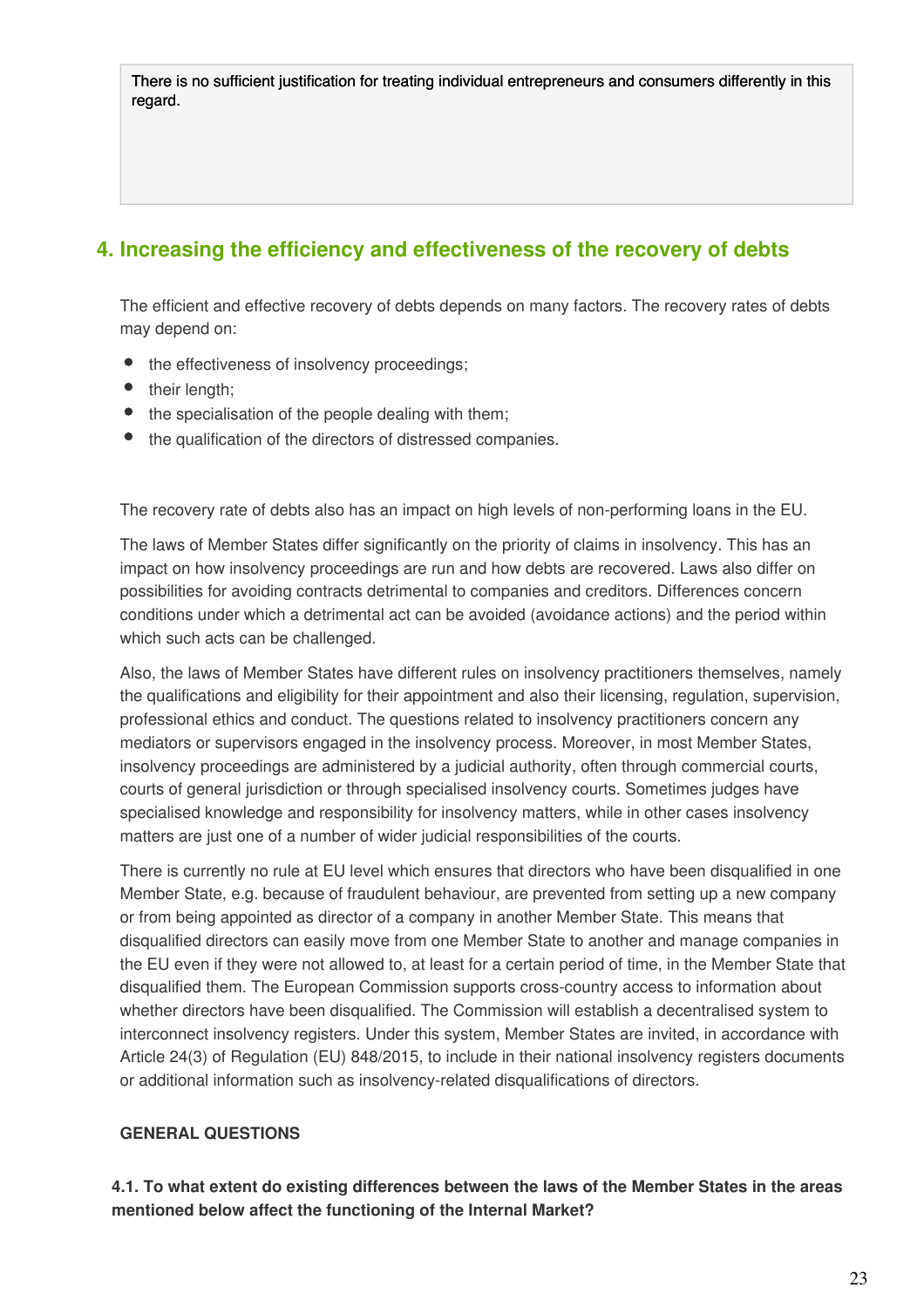(For example, differences affect the Internal Market when creditors or investors and debtors are located in different Member States and this has an impact on the recovery of debts, the legal certainty of transactions, the quantification of risks etc.)

|                                                                                                         | To a<br>large<br>extent | To a<br>considerable<br>extent | To<br>some<br>extent | <b>Not</b><br>at all | <b>No</b><br>opinion   |
|---------------------------------------------------------------------------------------------------------|-------------------------|--------------------------------|----------------------|----------------------|------------------------|
| a) Minimum standards on the ranking<br>of claims in formal insolvency<br>proceedings                    |                         |                                |                      |                      | $\infty$               |
| b) Minimum standards on avoidance<br>actions                                                            |                         |                                |                      |                      | $\bar{\mathbf{x}}$     |
| c) Minimum standards applicable to<br>insolvency<br>practitioners/mediators/supervisors                 |                         |                                |                      |                      | $\mathbf{\widehat{x}}$ |
| d) Measures providing for a<br>specialisation of courts or judges                                       |                         |                                |                      |                      | $\mathbf{\nabla}$      |
| e) Measures to shorten the length of<br>insolvency proceedings                                          |                         |                                |                      |                      | $\circledast$          |
| f) Measures to prevent disqualified<br>directors from starting new companies<br>in another Member State |                         |                                |                      |                      | $\chi$                 |
| g) Other measures                                                                                       |                         |                                |                      |                      | $\mathbf{\widehat{x}}$ |

Please explain

Measures of the kinds identified in (a) to (g) above have, to an appropriate extent, been implemented in England and Wales, and work well in our experience. The Bar Council is unable to comment on the laws of other member states or on whether the differences between the laws of Member States adversely affect the functioning of the Internal Market.

4.2. Which measures would contribute to increasing the recovery rates of debts? (choose all that apply)

- $\Box$  a) Minimum standards on the ranking of claims in formal insolvency proceedings
- $\Box$  b) Minimum standards on avoidance actions
- $\Box$  c) Minimum standards applicable to insolvency practitioners/mediators/supervisors
- $\Box$  d) Measures providing for a specialisation of courts or judges
- $\Box$  e) Measures to shorten the length of insolvency proceedings

 $\overline{\phantom{a}}$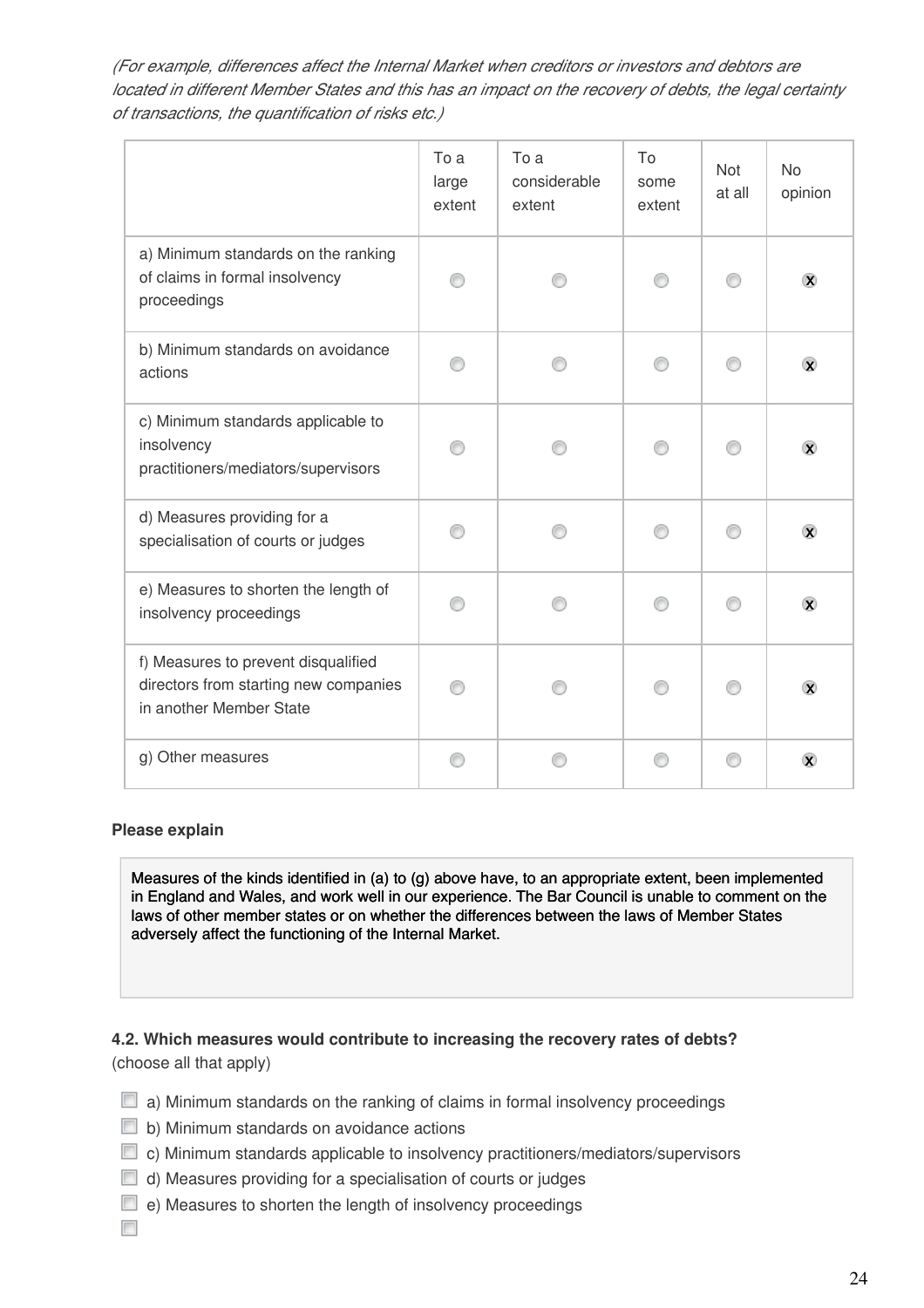f) Measures to prevent disqualified directors from starting new companies in another Member **State** 

- $\Box$  g) Other measures
- **x** h) No opinion

### Please explain

Measures of the kinds identified in (a) to (g) above have, to an appropriate extent, been implemented in England and Wales, and generally work well in our experience. What works best in the context of debt recovery, however, is the availability of measures which enable viable businesses to be restructured and rescued. The Bar Council is unable to comment on the laws of other member states, and is unable to say whether introduction, at an EU level, of any such measures as are identified in (a) to (g) would materially increase debt recovery rates; but it doubts whether this would materially improve the position in England and Wales.

# SPECIFIC QUESTIONS

4.3. Which claims should have priority in insolvency proceedings (i.e. be satisfied first from the proceeds of the insolvent estate)? (choose all that apply)

- $\bar{x}$  a) Secured creditors should be satisfied in principle before all other creditors
- $\bar{x}$  b) Secured creditors should be satisfied before unsecured creditors but not before privileged creditors such as employees and/or tax and social security authorities
- $\Box$  c) Tort claims should have a higher priority than other unsecured claims
- $\Box$  d) Other ranking of priorities
- e) No opinion

#### Please explain

Where the debtor's debt is secured by a fixed charge or analogous security, (a) is appropriate. Where there is a floating change or analogous security, (b) is appropriate.

# 4.4. What minimum standards should be harmonised for 'avoidance actions'? (choose all that apply)

- $\Box$  a) Rules on the types of transactions which could be avoided
- $\Box$  b) Rules on 'suspect periods' (periods of time before insolvency when a transaction is presumed to be detrimental to creditors)
- c) Other rules
- **x** d) No opinion

#### Please explain

The Bar Council expresses no opinion as to whether avoidance actions should be harmonised. However, if they are to be harmonised then rules of the kinds specified in (a) and (b) would need to be harmonised. In relation to (a), care is needed to ensure that "transaction" is not defined too restrictively. In England and Wales it has a wide definition, which in the Bar Council's view is appropriate.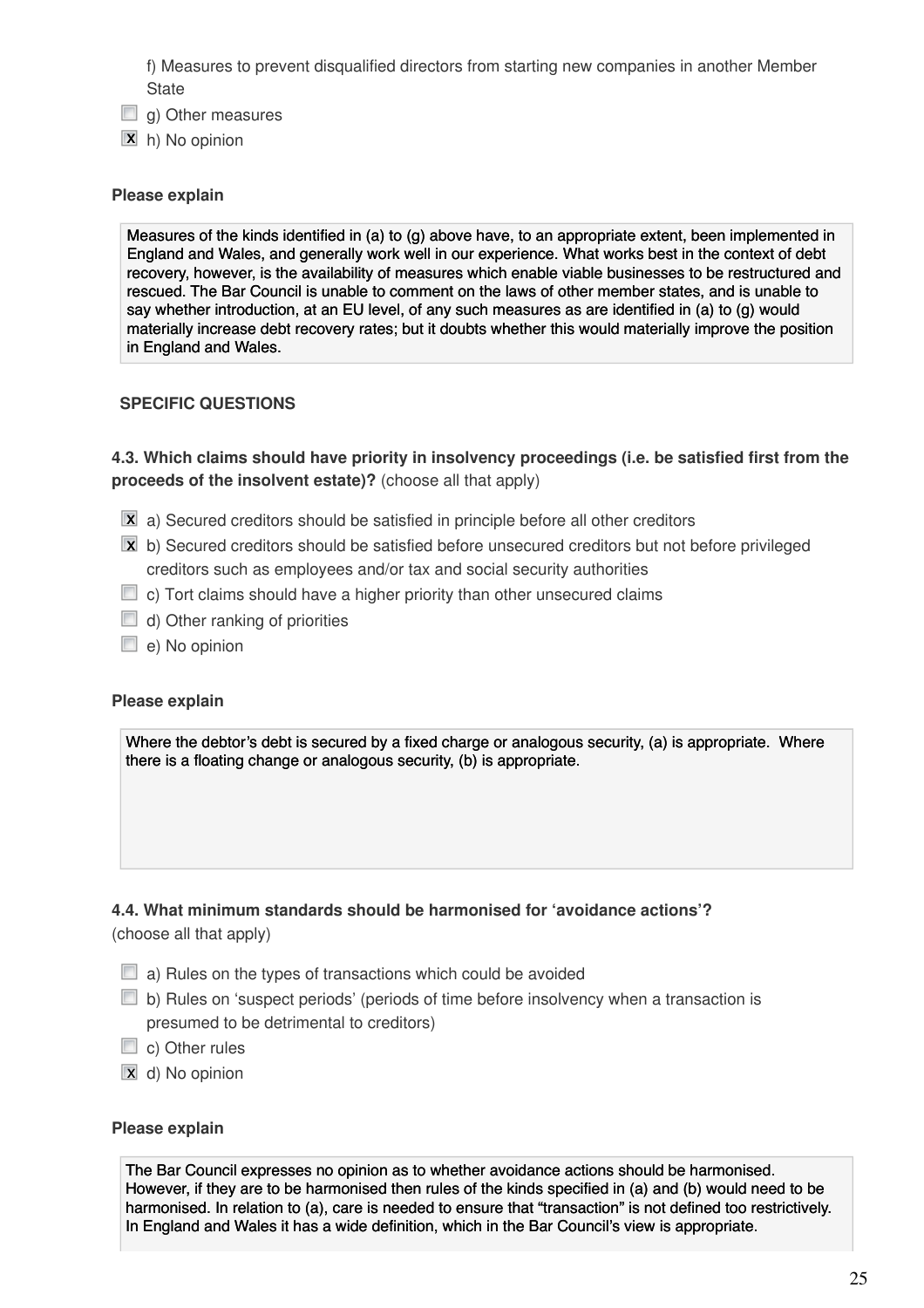# 4.5. In what areas would minimum standards for insolvency practitioners help to increase the efficiency and effectiveness of insolvency proceedings? (choose all that apply)

- $\overline{\mathbf{x}}$  a) Licensing and registration requirements
- **x** b) Personal liability
- $\bar{x}$  c) Subscribing to a professional liability insurance scheme
- **x** d) Qualifications and training
- **X** e) Code of ethics
- f) Other
- $\Box$  g) No standards should be harmonised
- $\Box$  h) No opinion

#### Please specify

Measures of the kinds identified in (a) to (e) have been implemented in England and Wales, and in our experience they generally work well. The Bar Council expresses no opinion as to the measures taken in other Member States and is unable to say whether introduction of such measures at an EU level would materially increase the efficiency and effectiveness of insolvency proceedings generally; but it doubts whether this would materially improve the position in England and Wales.

4.6. Which additional minimum standards, if any, should be imposed on insolvency practitioners specifically dealing with cross-border cases? (choose all that apply)

- **a**) Relevant foreign language knowledge
- $\Box$  b) Sufficient human and financial resources in the insolvency practitioner's office
- c) Pre-defined period of experience
- d) Others
- $\bar{x}$  e) No additional standards are needed compared with those relevant for domestic insolvency cases
- $\Box$  f) No opinion

#### Please specify

#### Not applicable.

# 4.7. What are the causes for the excessive length of insolvency proceedings?

(choose all that apply)

- $\Box$  a) Judicial activities concerning the supervision or administration of insolvency proceedings
- $\Box$  b) Delays in the liquidation of the debtor's assets
- $\overline{\phantom{a}}$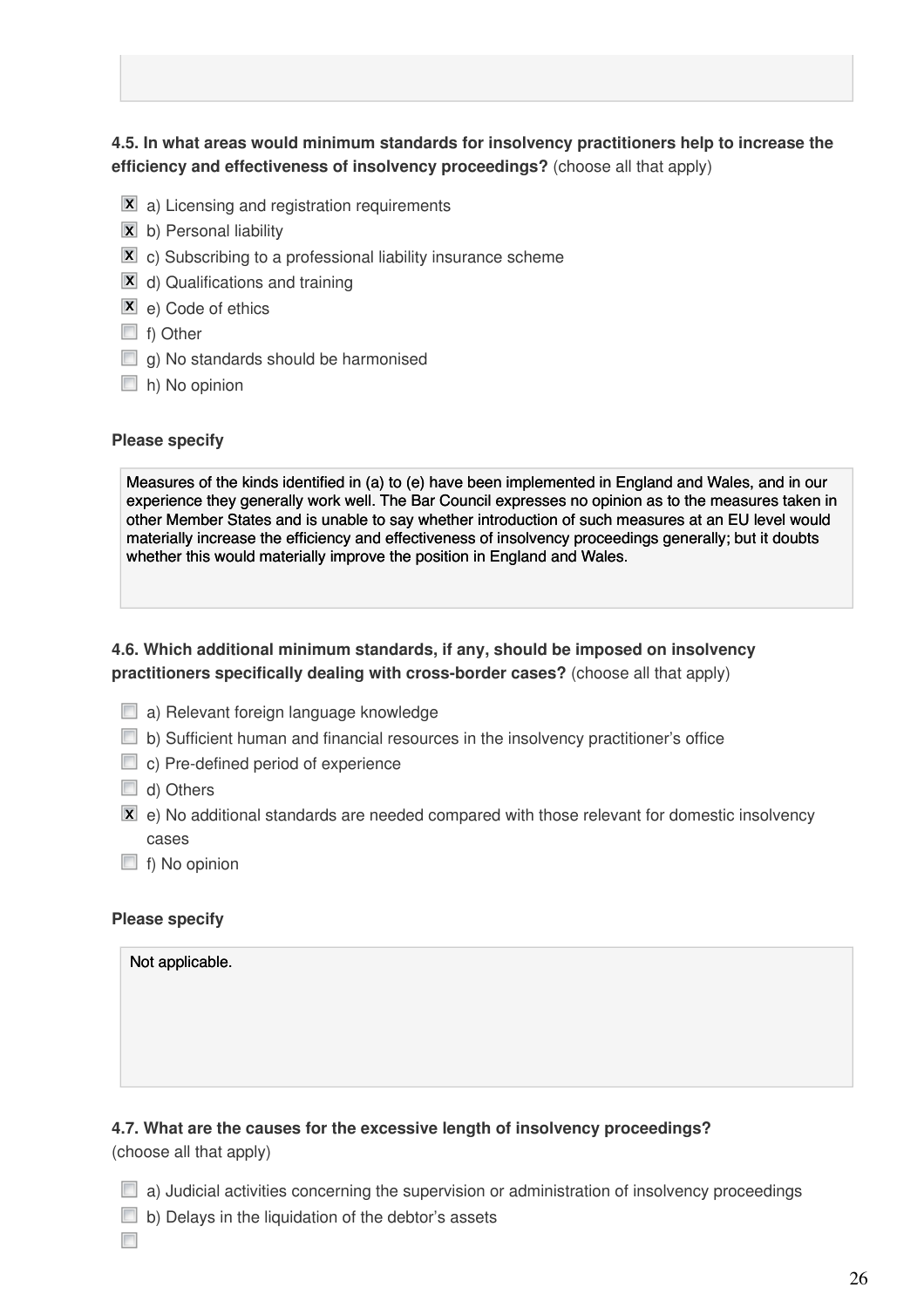c) The time taken to obtain final decisions on cases concerning the rights and duties of the debtor (e.g. claims, debts, disputed property in goods)

- $\Box$  d) A lack of promptness in exercising creditors' rights
- $\Box$  e) Lack of electronic means of communication between the creditors and relevant national authorities, such as for the purposes of filing of claims, distance voting etc.
- $\Box$  f) Other
- **x** g) No opinion

# Please explain

All of the factors listed at (a) to (f) above may contribute to the length of insolvency proceedings but that is not to say that such proceedings are excessively long. The duration of such proceedings arises primarily from the complexity of the case.

4.8. Would a target maximum duration of insolvency proceedings — either at first instance or including appeals — be appropriate?

- a) Yes
- b) Yes, but only for SMEs
- $\overline{\mathbf{x}}$  c) No
- d) Other possibilities
- e) No opinion

# Please explain

The duration of such proceedings arises from the complexity of the case and so the imposition of a target maximum duration would not be appropriate.

4.9. What incentives could be put in place to reduce the length of insolvency proceedings? (please explain)

The conduct, duration and cost of legal proceedings are kept under continual review in England and Wales. The most recent such review was conducted by Lord Justice Briggs. His "Civil Courts Structure Review - Interim Report", published in December 2015, proposed measures which would fundamentally alter the administration of justice in this jurisdiction by the use, in particular, of information technology to manage and resolve litigation, including insolvency proceedings.

4.10. When disqualification orders for directors are issued in one Member State (i.e. the 'home State'), they should:

 $\Box$  a) be made available for information purposes via the interconnected insolvency registers so that other Member States are informed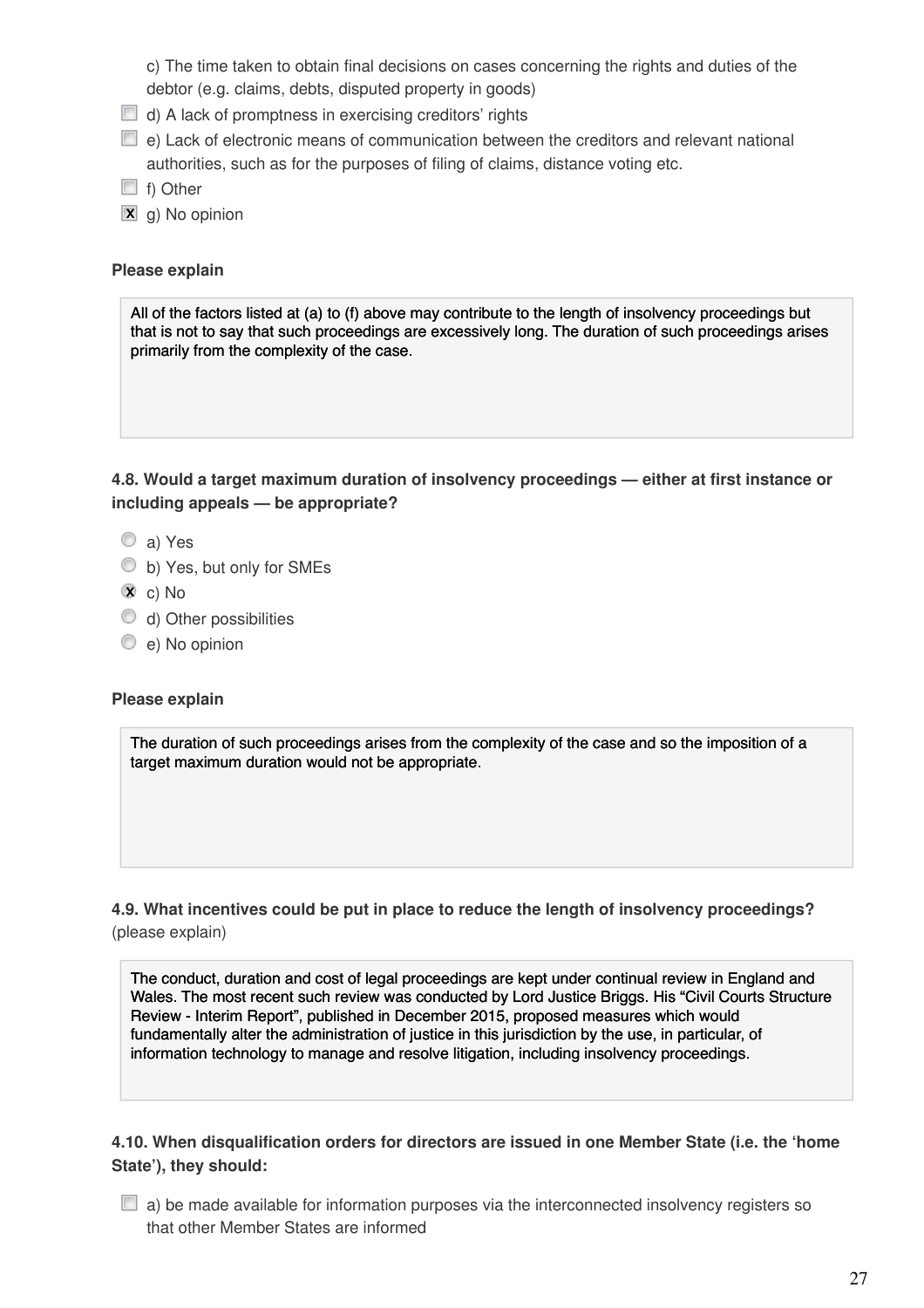- $\bar{x}$  b) automatically prevent disqualified directors from managing companies in other Member **States**
- $\Box$  c) not automatically prevent disqualified directors from managing companies in other Member States, but make them subject to intermediary steps (e.g. a court order)
- $\Box$  d) Other options
- $\Box$  e) No opinion

### Please explain

In the context of the Internal Market, if disqualification orders are to have their intended punitive and protective effects they should produce the automatic effect described in (b).

# 4.11. Directors disqualified in one Member State (home State) should be prevented from managing companies in other Member States (host States): (choose all that apply)

- a) Always
- $\bar{x}$  b) Only for the duration applicable to equivalent disqualification orders in the host State
- $\Box$  c) Only in the same or similar sector of activity
- d) Never
- e) Other options
- $\Box$  f) No opinion

#### Please explain

The director should be subject to the punitive effect, and the disqualification should produce the protective effect, which are thought to be appropriate by the host state in that jurisdiction.

# 4.12. Which measures would contribute to reducing the problem of non-performing loans? (choose all that apply)

- $\Box$  a) Measures to improve the effectiveness of insolvency proceedings
- $\overline{\mathbf{x}}$  b) Measures enabling the rescue of viable businesses
- $\Box$  c) Measures to provide user-friendly information about national insolvency frameworks
- $\Box$  d) Measures to ensure a discharge of debts of entrepreneurs (individuals)
- e) Measures to ensure a discharge of debts of consumers
- $\Box$  f) Other measures related to insolvency
- $\Box$  g) Measures unrelated to insolvency (e.g. enforcement of contracts)
- $\Box$  h) No opinion

#### Please explain